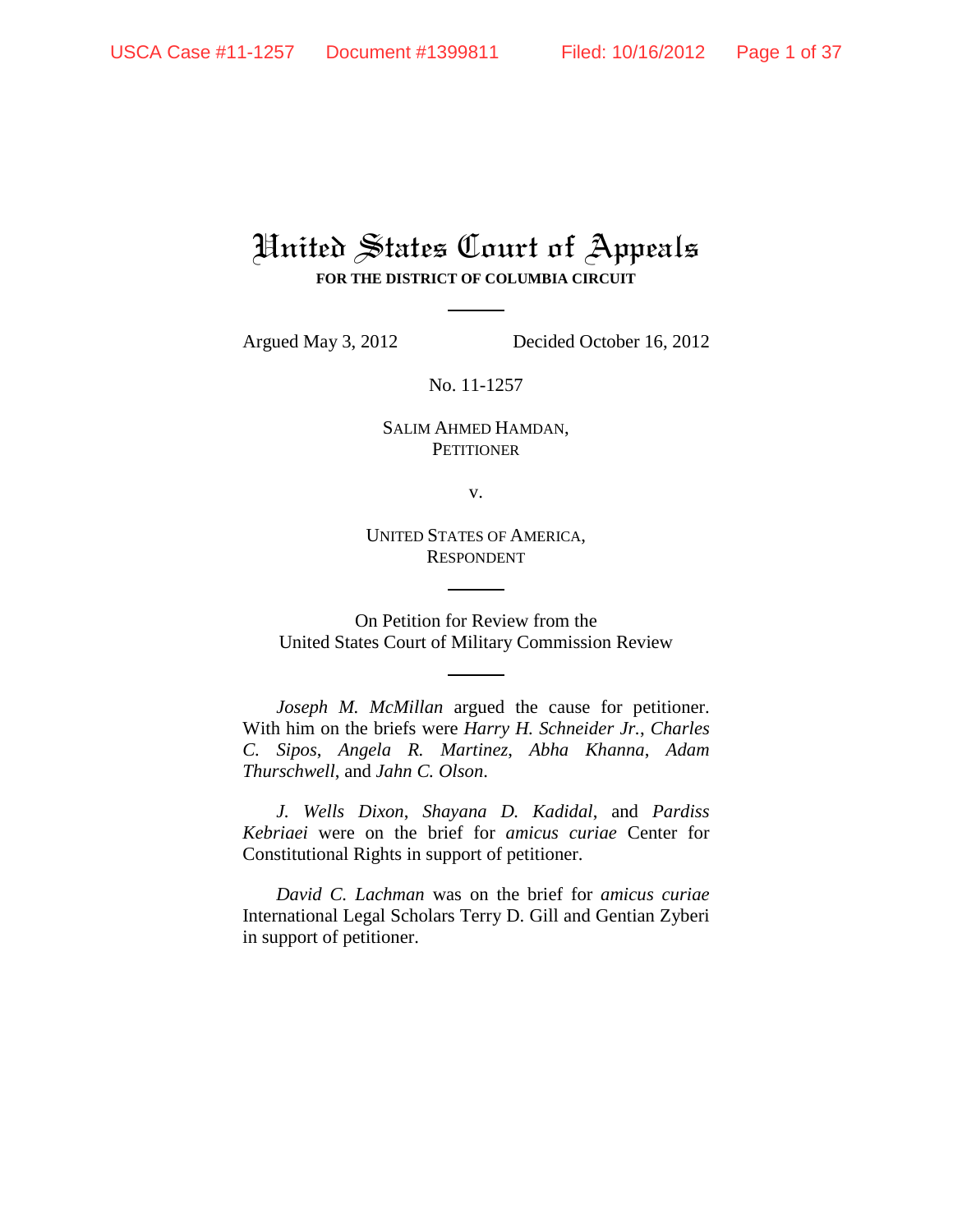$\mathcal{L}$ 

*John S. Summers* and *Michael J. Newman* were on the brief for *amicus curiae* Professor David W. Glazier in support of petitioner.

*Gene C. Schaerr* and *Kimball R. Anderson* were on the brief for *amicus curiae* Constitutional Law Scholars in support of petitioner.

*Jonathan Hafetz* and *David Cole* were on the brief for *amicus curiae* Japanese American Citizens League, et al. in support of petitioner.

*John F. De Pue*, Attorney, U.S. Department of Justice, argued the cause for respondent. With him on the brief were *Lisa O. Monaco*, Assistant Attorney General for National Security, *Jeffrey M. Smith*, Attorney, *Edward S. White*, Captain, JAGC, U.S. Navy Appellate Counsel, and *Francis A. Gilligan*, Appellate Counsel, Office of the Prosecutor for Military Commissions.

Before: SENTELLE, *Chief Judge*, KAVANAUGH, *Circuit Judge*, and GINSBURG, *Senior Circuit Judge*.

Opinion for the Court filed by *Circuit Judge* KAVANAUGH, with whom *Chief Judge* SENTELLE joins except as to footnote 6, and with whom *Senior Judge* GINSBURG joins except as to footnotes 3, 6, and 8.

Concurring Opinion filed by *Senior Circuit Judge* GINSBURG.

KAVANAUGH, *Circuit Judge*: The United States is at war against al Qaeda, an international terrorist organization. Al Qaeda's stated goals are, among other things, to drive the United States from posts in the Middle East, to devastate the State of Israel, and to help establish radical Islamic control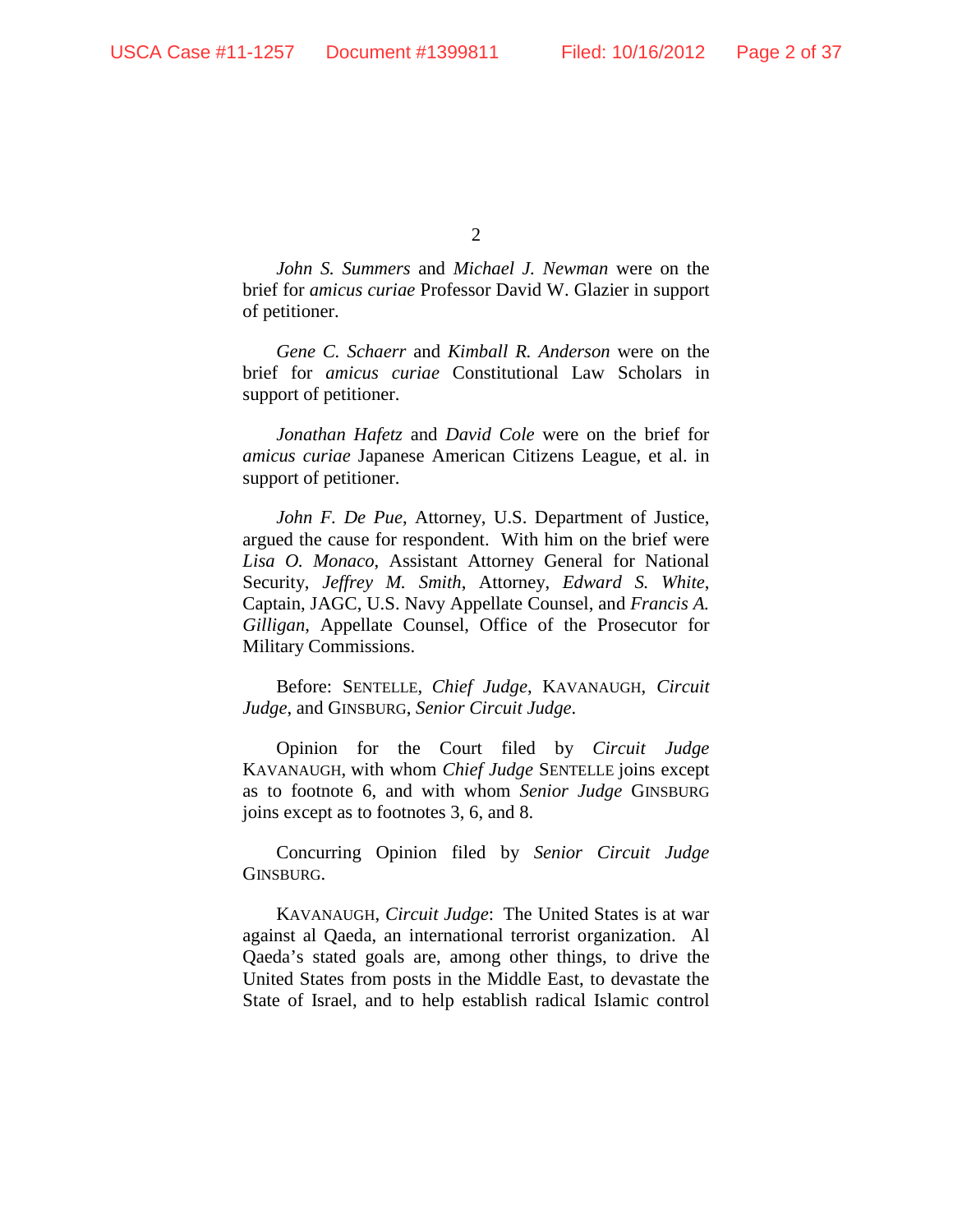over the Greater Middle East. Al Qaeda uses terror to advance its broad objectives. Al Qaeda terrorists do not wear uniforms, and they target American civilians and members of the U.S. Military, as well as U.S. allies. After al Qaeda's attacks on the United States on September 11, 2001, Congress authorized the President to wage war against al Qaeda. That war continues.

In war, when the United States captures or takes custody of alien enemy combatants or their substantial supporters, it may detain them for the duration of hostilities. Moreover, the United States may try *unlawful* alien enemy combatants before military commissions for their war crimes. *See Hamdi v. Rumsfeld*, 542 U.S. 507, 518-24 (2004); *Ex parte Quirin*, 317 U.S. 1, 26-45 (1942).

This case raises questions about the scope of the Executive's authority to prosecute war crimes under current federal statutes.

This particular dispute involves the military commission conviction of Salim Hamdan, an al Qaeda member who worked for Osama bin Laden. In 2001, Hamdan was captured in Afghanistan. He was later transferred to the U.S. Naval Base at Guantanamo Bay, Cuba.

Hamdan was not just detained at Guantanamo as an enemy combatant. He was also accused of being an *unlawful* enemy combatant and was tried and convicted by a military commission for "material support for terrorism," a war crime specified by the Military Commissions Act of 2006. *See* 10 U.S.C. § 950t(25); *see also* 10 U.S.C. § 950v(b)(25) (2006) (previous codification of same provision). Hamdan's conviction was based on actions he took from 1996 to 2001 – *before* enactment of the Military Commissions Act. At the time of Hamdan's conduct, the extant federal statute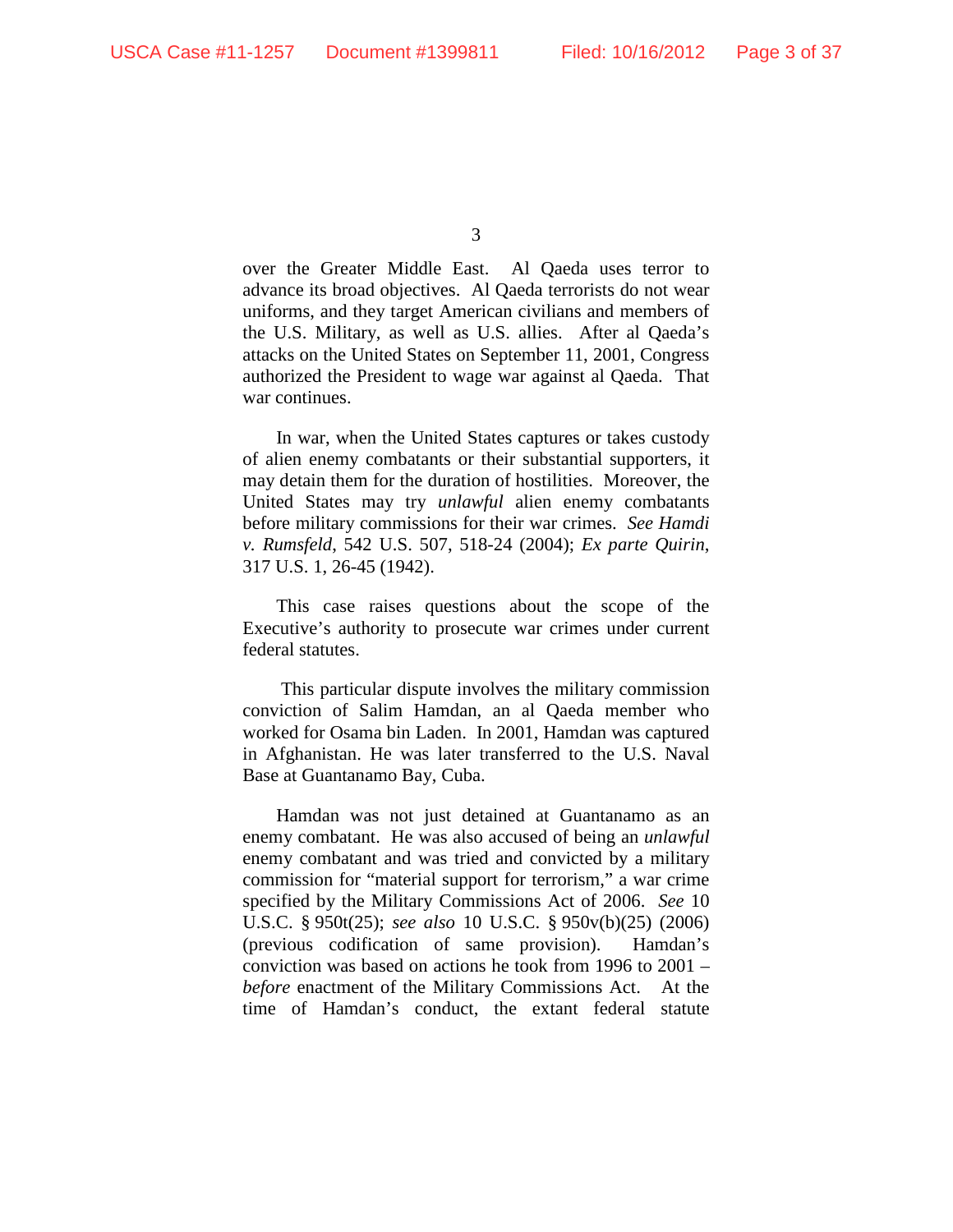authorized and limited military commissions to try violations of the "law of war." 10 U.S.C. § 821.

As punishment for his war crime, Hamdan was sentenced by the military commission to 66 months' imprisonment, with credit for some time already served. Hamdan's sentence expired in 2008. Although the United States may have continued to detain Hamdan until the end of hostilities pursuant to its wartime detention authority, *see Hamdi*, 542 U.S. at 518-22, Hamdan was transferred in late 2008 to Yemen and then released there. Even after his release, Hamdan has continued to appeal his U.S. war crimes conviction.

This appeal presents several issues. First, is the dispute moot because Hamdan has already served his sentence and been released from U.S. custody? Second, does the Executive have authority to prosecute Hamdan for material support for terrorism on the sole basis of the 2006 Military Commissions Act – which specifically lists material support for terrorism as a war crime triable by military commission – even though Hamdan's conduct occurred from 1996 to 2001, before enactment of that Act? Third, if not, did the pre-existing statute that authorized war-crimes military commissions at the time of Hamdan's conduct – a statute providing that military commissions may try violations of the "law of war," 10 U.S.C. § 821 – proscribe material support for terrorism as a war crime?

We conclude as follows:

First, despite Hamdan's release from custody, this case is not moot. This is a direct appeal of a conviction. The Supreme Court has long held that a defendant's direct appeal of a conviction is not mooted by the defendant's release from custody.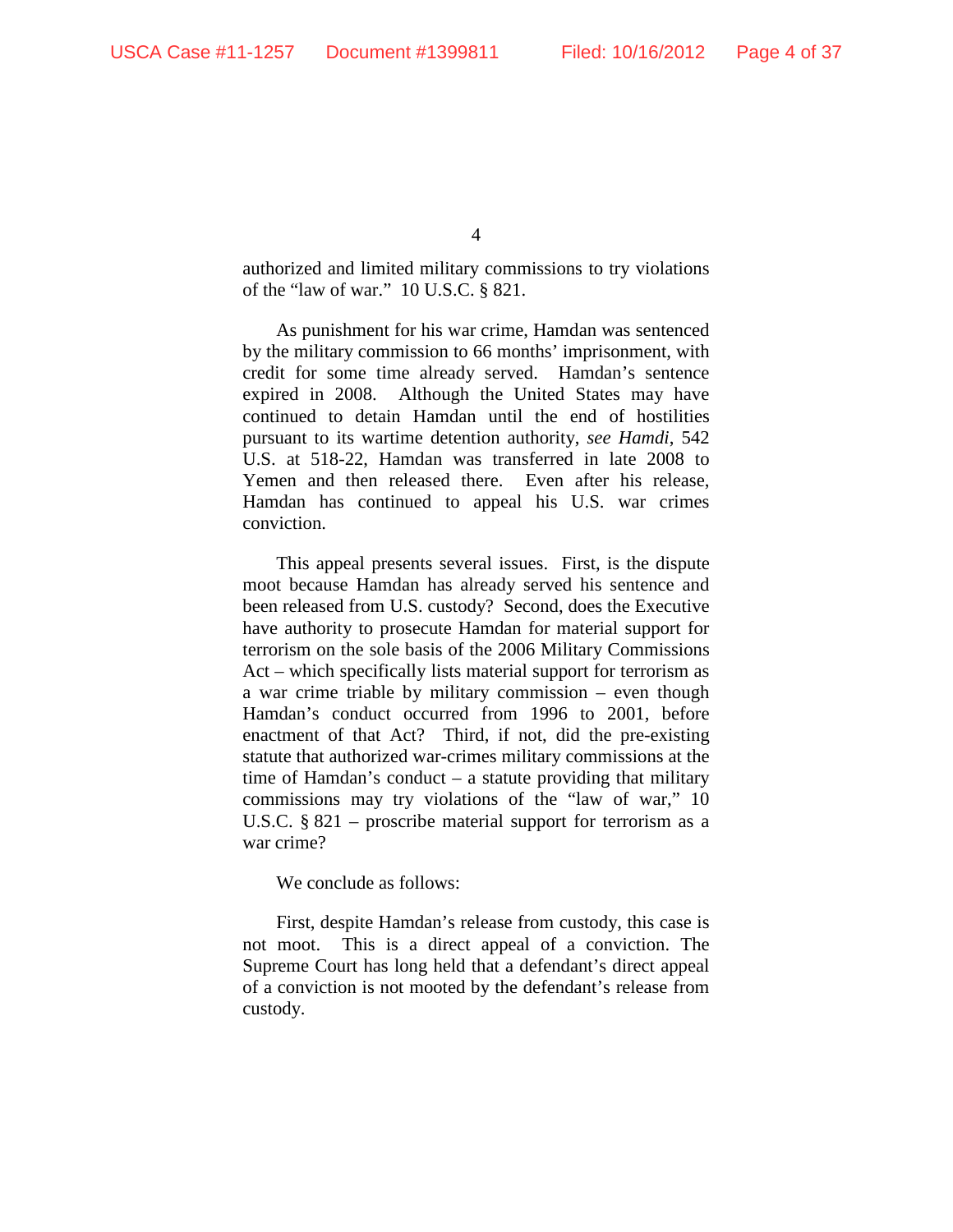Second, consistent with Congress's stated intent and so as to avoid a serious Ex Post Facto Clause issue, we interpret the Military Commissions Act of 2006 not to authorize *retroactive* prosecution of crimes that were not prohibited as war crimes triable by military commission under U.S. law at the time the conduct occurred. Therefore, Hamdan's conviction may be affirmed only if the relevant statute that was on the books at the time of his conduct – 10 U.S.C. § 821 – encompassed material support for terrorism.

Third, when Hamdan committed the relevant conduct from 1996 to 2001, Section 821 of Title 10 provided that military commissions may try violations of the "law of war." The "law of war" cross-referenced in that statute is the *international* law of war. *See Quirin*, 317 U.S. at 27-30, 35- 36. When Hamdan committed the conduct in question, the international law of war proscribed a variety of war crimes, including forms of terrorism. At that time, however, the international law of war did *not* proscribe material support for terrorism as a war crime. Indeed, the Executive Branch acknowledges that the international law of war did not – and still does not – identify material support for terrorism as a war crime. Therefore, the relevant statute at the time of Hamdan's conduct – 10 U.S.C. § 821 – did not proscribe material support for terrorism as a war crime.

Because we read the Military Commissions Act not to retroactively punish new crimes, and because material support for terrorism was not a pre-existing war crime under 10 U.S.C. § 821, Hamdan's conviction for material support for terrorism cannot stand. We reverse the judgment of the Court

<sup>5</sup>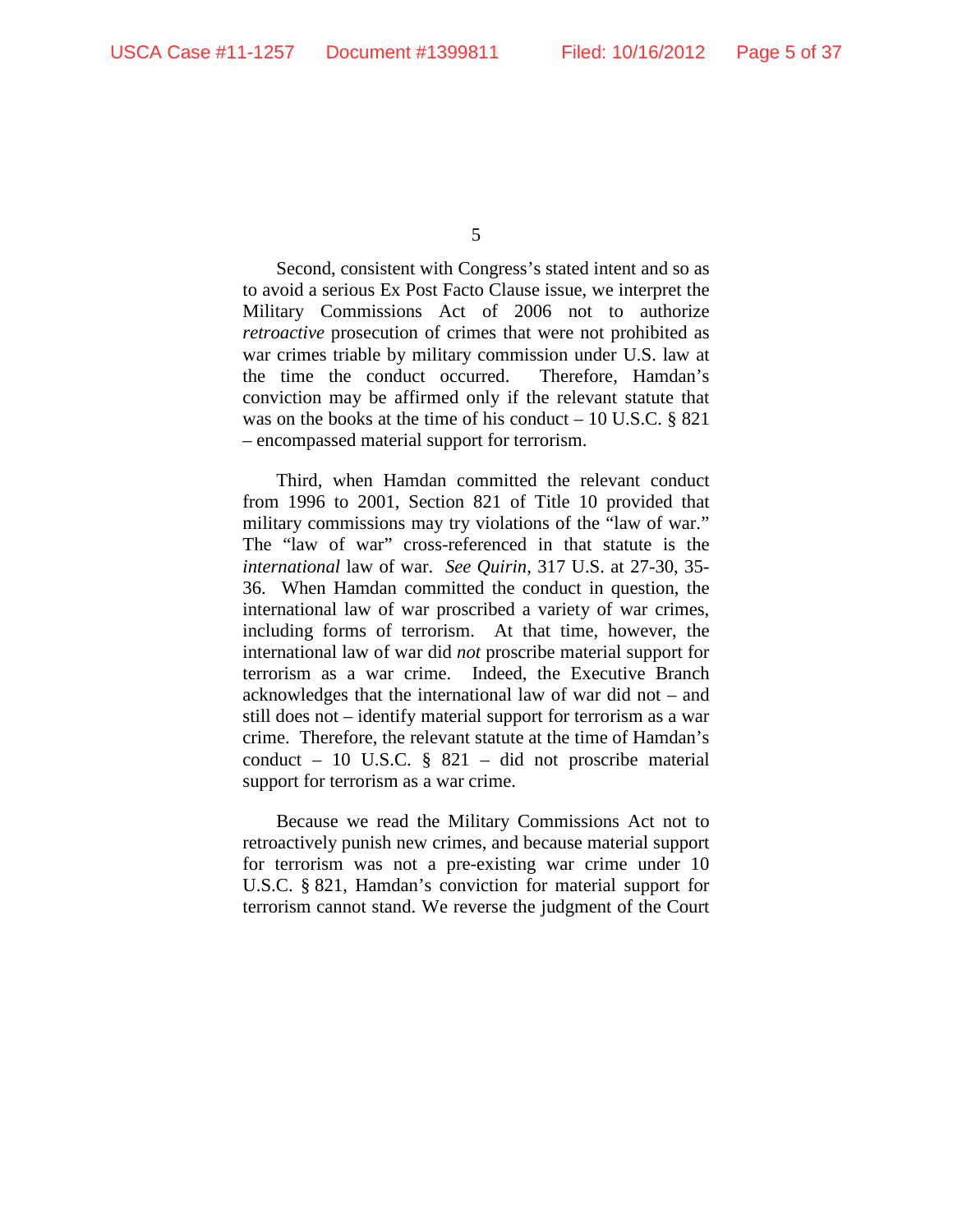of Military Commission Review and direct that Hamdan's conviction for material support for terrorism be vacated.<sup>[1](#page-5-0)</sup>

I

In 1996, Salim Hamdan traveled from his native Yemen to Pakistan and then to Afghanistan to participate in jihad. In Afghanistan, Hamdan attended an al Qaeda training camp. At the camp, Hamdan received weapons training, met Osama bin Laden, and listened to bin Laden's lectures.

Later in 1996, Hamdan became an al Qaeda driver. His duties included transporting personnel, supplies, and weapons between an al Qaeda guesthouse and al Qaeda's al Farouq training camp in Afghanistan. Eventually, Hamdan became Osama bin Laden's personal driver and bodyguard.

In August 1996, Osama bin Laden publicly declared war on the United States. That declaration came after various al Qaeda terrorist attacks, including the 1993 bombing of the World Trade Center. In 1998, bin Laden issued a fatwa calling for the indiscriminate killing of Americans, including American civilians. Hamdan was fully aware of bin Laden's public statements targeting the United States.

<span id="page-5-0"></span> <sup>1</sup>  $1$  Our judgment would not preclude detention of Hamdan until the end of U.S. hostilities against al Qaeda. Nor does our judgment preclude any future military commission charges against Hamdan – either for conduct prohibited by the "law of war" under 10 U.S.C. § 821 or for any conduct since 2006 that has violated the Military Commissions Act. Nor does our judgment preclude appropriate criminal charges in civilian court. Moreover, our decision concerns only the commission's legal authority. We do not have occasion to question that, as a matter of fact, Hamdan engaged in the conduct for which he was convicted.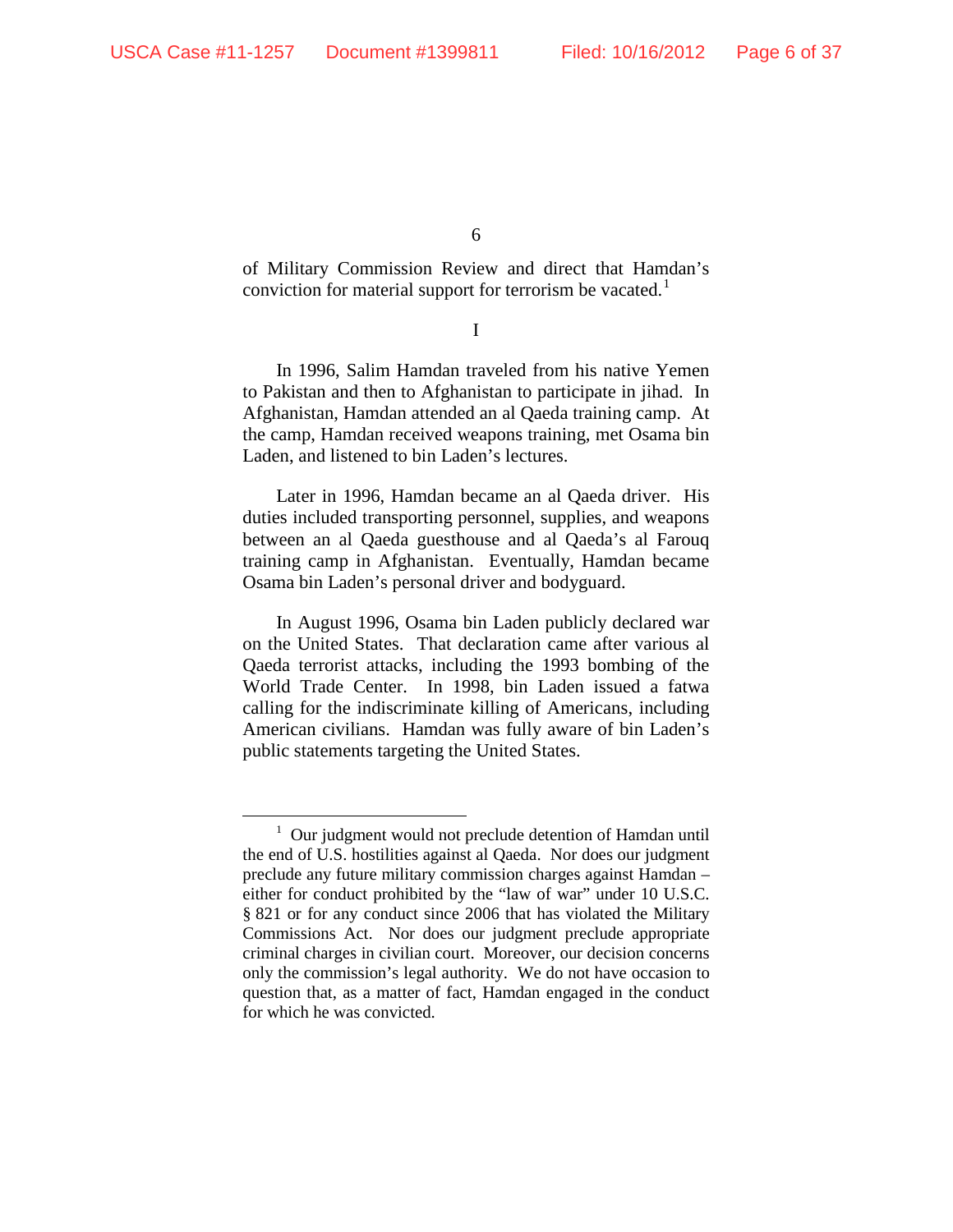In August 1998, al Qaeda operatives bombed U.S. Embassies in Kenya and Tanzania, killing 257 people, including 12 Americans. Hamdan was generally aware that such an attack was planned. Around the time of the attack, Hamdan assisted Osama bin Laden in evacuating from Kandahar and moving around Afghanistan.

Later in August 1998, asserting the President's Article II power of self-defense, President Clinton ordered the U.S. Military to bomb targets in Afghanistan in an attempt to kill bin Laden. Bin Laden narrowly avoided being killed in that military action.

In October 2000, at the direction of bin Laden and senior al Qaeda leaders, al Qaeda bombed the U.S.S. Cole off the coast of Yemen, killing 17 Americans and injuring many others. Around that time, Hamdan returned to Afghanistan from Yemen.

In August 2001, Hamdan drove bin Laden to various planning meetings in Afghanistan. Several days before September 11, 2001, bin Laden told Hamdan that they had to evacuate their compound because of an impending operation. Hamdan drove bin Laden to Kabul. They later moved to a series of locations around Afghanistan.

On September 11, 2001, al Qaeda attacked the United States, killing thousands of civilians and causing massive long-term damage to the American economy and way of life.

In the days following the attacks of September 11, 2001, Congress passed and President George W. Bush signed the Authorization for Use of Military Force. That law authorized the President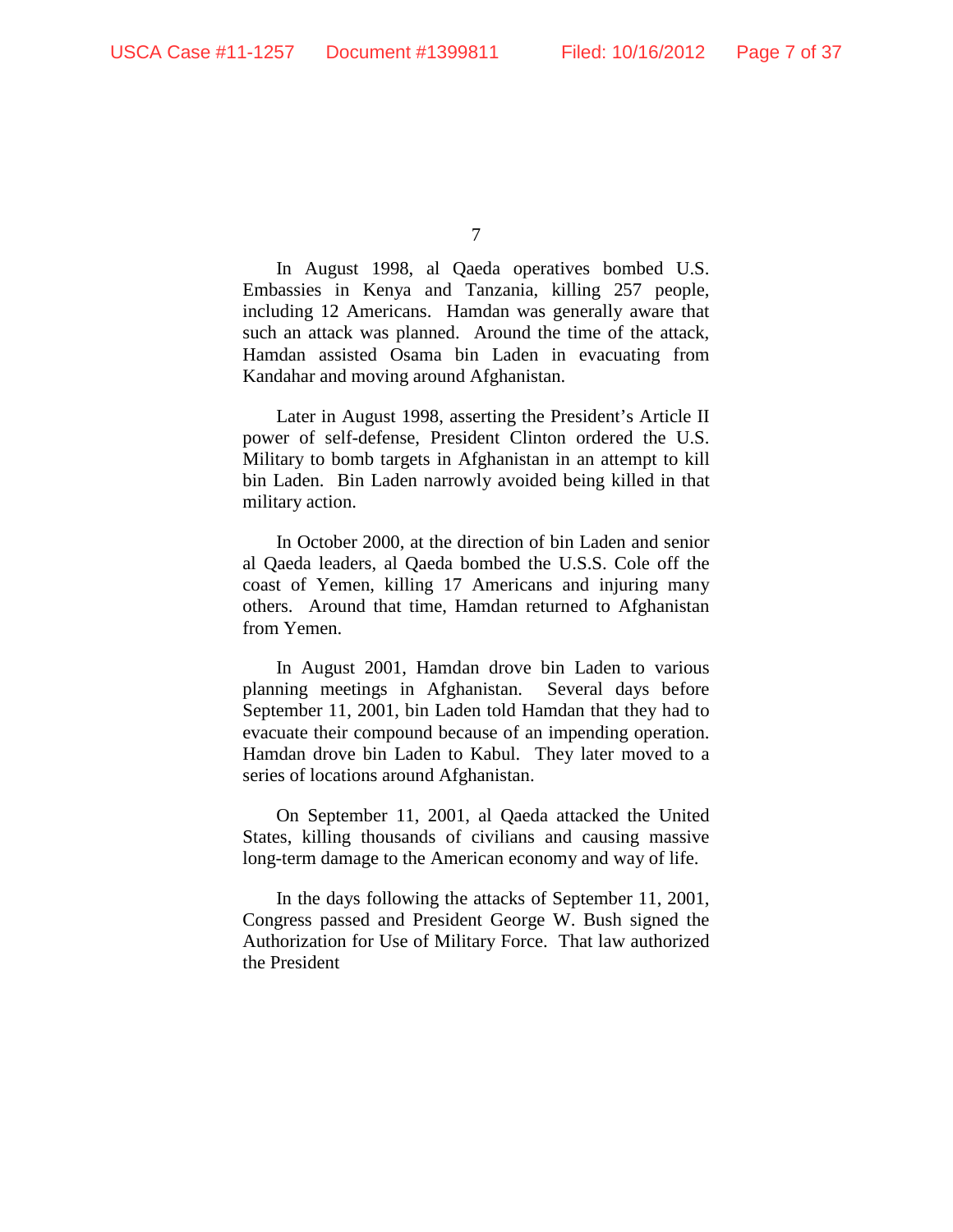to use all necessary and appropriate force against those nations, organizations, or persons he determines planned, authorized, committed, or aided the terrorist attacks that occurred on September 11, 2001, or harbored such organizations or persons, in order to prevent any future acts of international terrorism against the United States by such nations, organizations or persons.

Pub. L. No. 107-40, 115 Stat. 224 (2001).

Consistent with the 2001 Authorization for Use of Military Force, President Bush directed the use of force to kill or capture and detain al Qaeda operatives, and where appropriate to try unlawful al Qaeda combatants who had committed war crimes. On October 7, 2001, as part of the overall operation, President Bush ordered U.S. troops into Afghanistan to wage war against al Qaeda there, as well as against the Taliban government that was in control of Afghanistan and had been supporting and harboring al Qaeda.

On November 13, 2001, the President issued an executive order establishing military commissions to try al Qaeda members and aiders and abettors who had committed war crimes as defined under the "laws of war" or other "applicable laws." Military Order of Nov. 13, 2001, 66 Fed. Reg. 57,833; 57,833-34. The executive order did not purport to rely solely on the President's constitutional authority; rather, it cited two separate statutes as congressional authorization for the President to employ military commissions: the 2001 Authorization for Use of Military Force and 10 U.S.C. § 821, the long-standing statute that authorized military commissions to try violations of the "law of war."

In November 2001, Hamdan was captured in Afghanistan while driving toward Kandahar. The car he was driving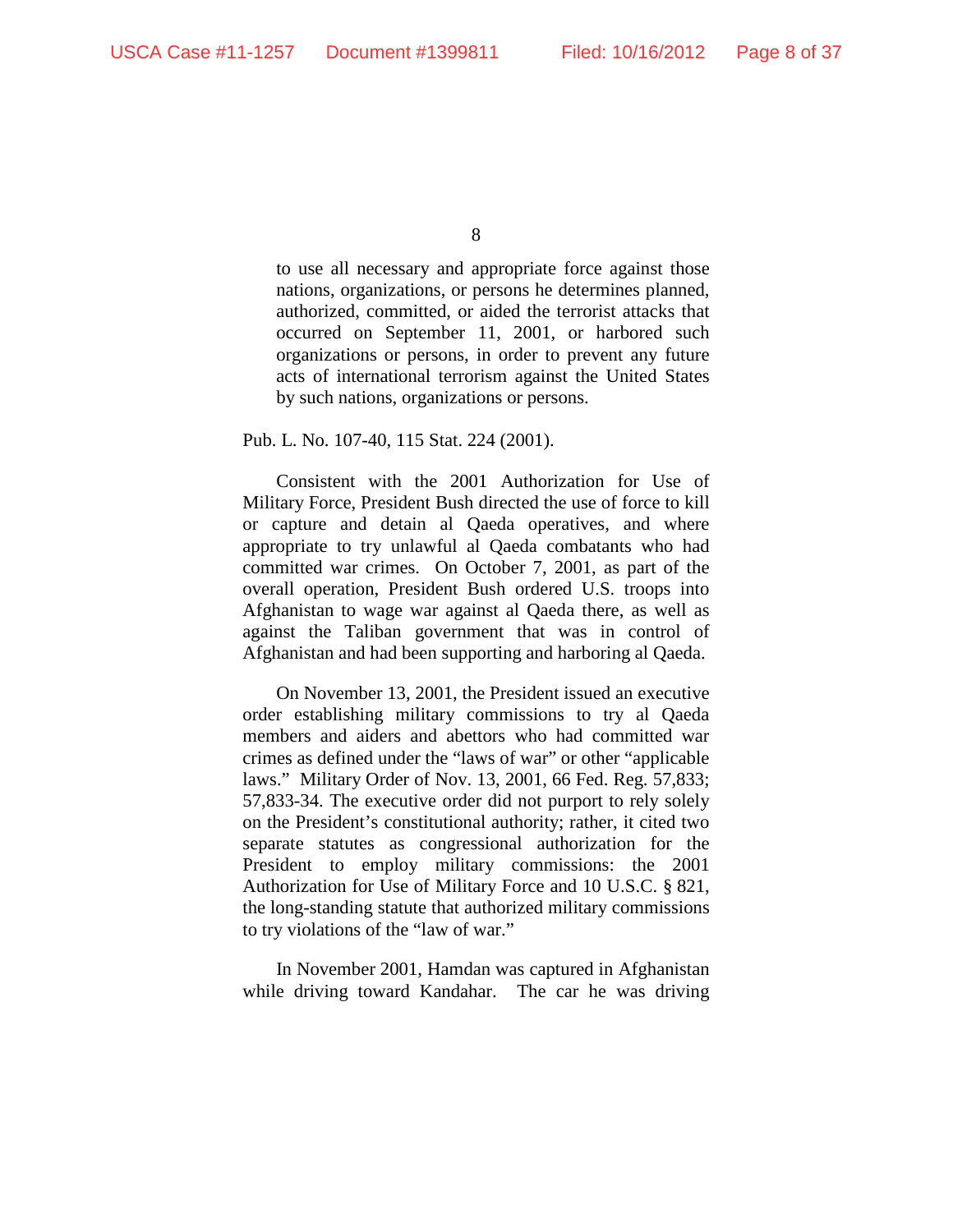contained two anti-aircraft missiles. Also in the car was an al Qaeda-issued document that authorized the bearer to carry a weapon in Afghanistan. Hamdan's captors turned him over to U.S. authorities. He was later transferred to Guantanamo Bay, Cuba, and the U.S. Military detained him there as an enemy combatant.

At Guantanamo, Hamdan not only was detained as an enemy combatant but also was eventually charged with one count of conspiracy and was to be tried before a military commission as an *unlawful* enemy combatant who had committed war crimes. [2](#page-8-0) Hamdan raised various legal objections to the prosecution, and the case ultimately wound its way to the Supreme Court. The Supreme Court held that the military commission rules then in place contravened statutory limits because the rules did not comply in certain respects with statutory restrictions contained in 10 U.S.C. § 836. *See Hamdan v. Rumsfeld*, 548 U.S. 557, 613-35 (2006). The Court split 4-3 on and thus did not decide a separate issue: whether conspiracy was a cognizable charge in a military commission under the "law of war" for purposes of 10 U.S.C. § 821. *Compare Hamdan*, 548 U.S. at 595-612 (Stevens, J., plurality opinion) (conspiracy is not a law of war crime), *with id.* at 697-706 (Thomas, J., dissenting) (conspiracy is a law of war crime). (Justice Kennedy did not address that issue; Chief Justice Roberts did not participate in the case.)

<span id="page-8-0"></span> <sup>2</sup> Generally speaking, enemy soldiers or combatants are considered *unlawful* enemy combatants when they, for example, join or support an organization waging unlawful war or they commit specific "acts which render their belligerency unlawful." *Ex parte Quirin*, 317 U.S. 1, 31 (1942). For purposes of the war against al Qaeda, this concept is now defined by statute. *See* 10 U.S.C. § 948a.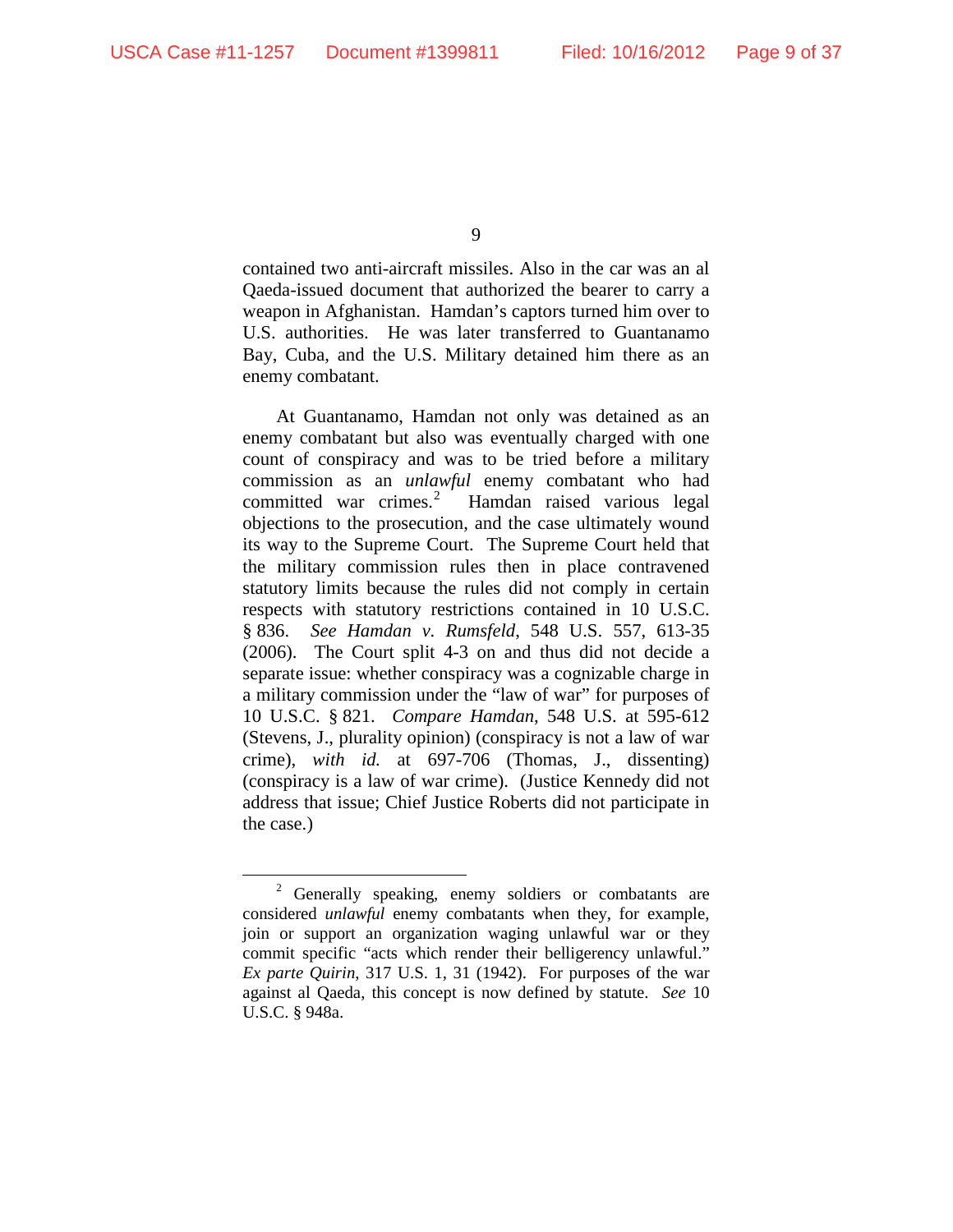In the *Hamdan* case, several Justices specifically invited Congress to clarify the scope of the President's statutory authority to use military commissions to try unlawful alien enemy combatants for war crimes. *See Hamdan*, 548 U.S. at 636 (Breyer, J., concurring); *id.* at 636-37 (Kennedy, J., concurring).

In the wake of the Supreme Court's decision in *Hamdan*, Congress enacted a new military commissions statute. *See*  Military Commissions Act of 2006, Pub. L. No. 109-366, 120 Stat. 2600. Of particular relevance here, Congress expanded military commissions beyond prosecuting violations of the generic "law of war," spying, and aiding the enemy, which were the crimes listed by statute at the time. *See* 10 U.S.C. §§ 821, 904, 906. Of most importance here, Congress alleviated some of the uncertainty highlighted in *Hamdan* about the phrase "law of war" in 10 U.S.C. § 821 by listing a large number of specific war crimes that could be charged by military commission, including conspiracy and material support for terrorism. *See* § 3(a), 120 Stat. at 2630. (In 2009, Congress enacted a new Military Commissions Act; that law did not make changes relevant to this case. *See* Pub. L. No. 111-84, 123 Stat. 2574.)

After passage of the 2006 Military Commissions Act, Hamdan was charged anew before a U.S. military commission on one charge of conspiracy and one charge, containing eight specifications, of material support for terrorism.

At his military commission trial, Hamdan was acquitted of conspiracy but convicted of five specifications of material support for terrorism. In August 2008, he was sentenced to 66 months' confinement and credited for having already served most of that time.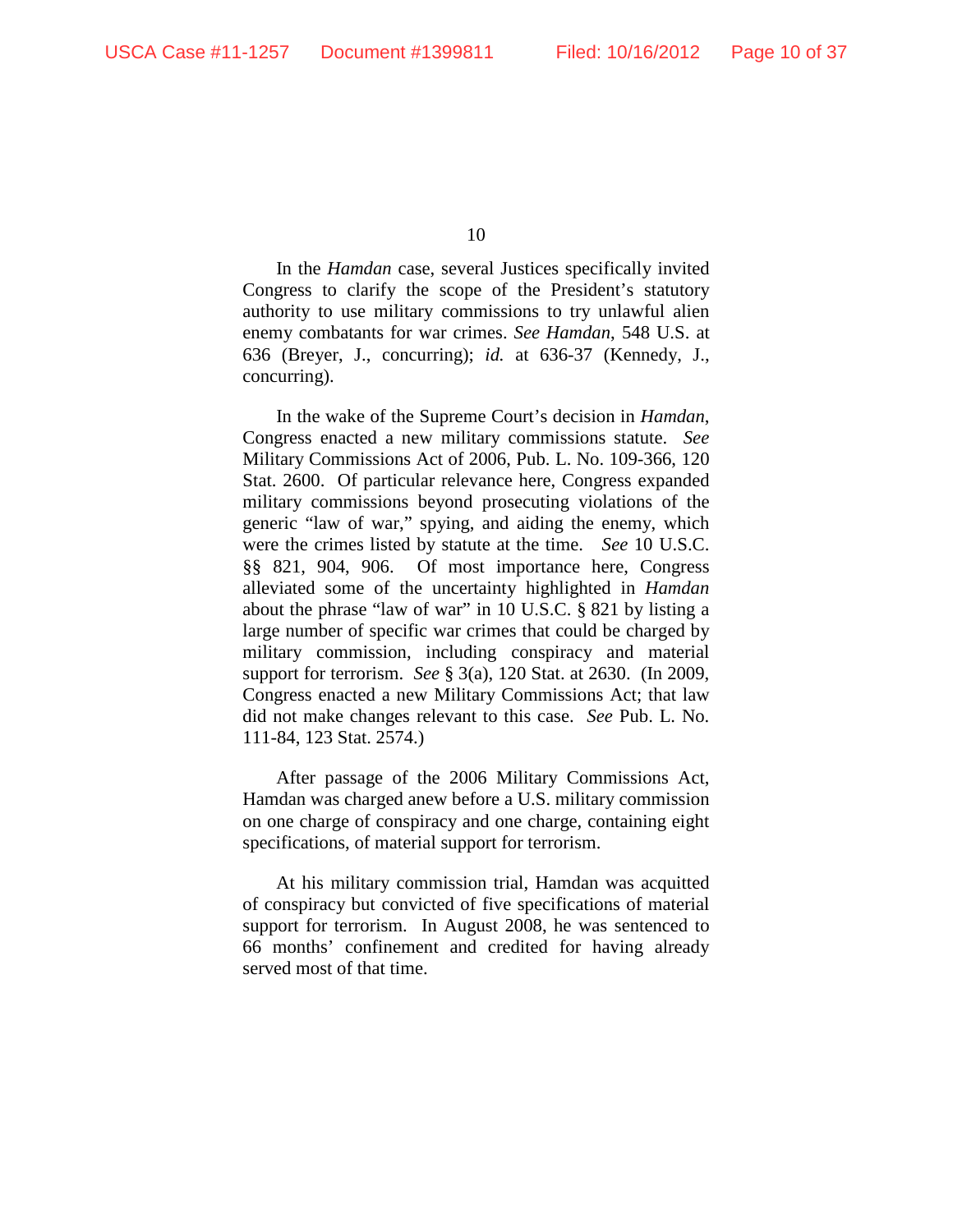When his sentence ended later in 2008, the war against al Qaeda had not ended. Therefore, the United States may have continued to detain Hamdan as an enemy combatant. *See Hamdan*, 548 U.S. at 635; *Hamdi v. Rumsfeld*, 542 U.S. 507, 518-24 (2004). But in November 2008, Hamdan was transferred by the U.S. Military to Yemen, and he was then released on or about January 8, 2009, in Yemen.

After his release, Hamdan nonetheless continued to appeal his U.S. military commission conviction. On appeal to the en banc Court of Military Commission Review, Hamdan argued (i) that Congress lacked authority under Article I of the Constitution to make material support for terrorism a war crime triable by military commission; (ii) that in any event, the 2006 Military Commissions Act, which listed material support for terrorism as a war crime, could not be *retroactively* applied to him because his conduct occurred from 1996 to 2001; and (iii) that the statute in effect at the time of his alleged conduct  $-10$  U.S.C. § 821, which limited military commissions to violations of the "law of war" – did not authorize prosecution of material support for terrorism as a war crime. In 2011, the Court of Military Commission Review affirmed the conviction. *See United States v. Hamdan*, 801 F. Supp. 2d 1247 (C.M.C.R. 2011) (en banc).

By statute, Hamdan has an automatic right of appeal to this Court. *See* 10 U.S.C. § 950g.

### II

We must first address the issue of mootness – that is, whether this appeal is moot because Hamdan has been released from U.S. custody. Although the parties agree that the appeal is not moot, mootness is a jurisdictional question that we must independently consider. *See United States v.*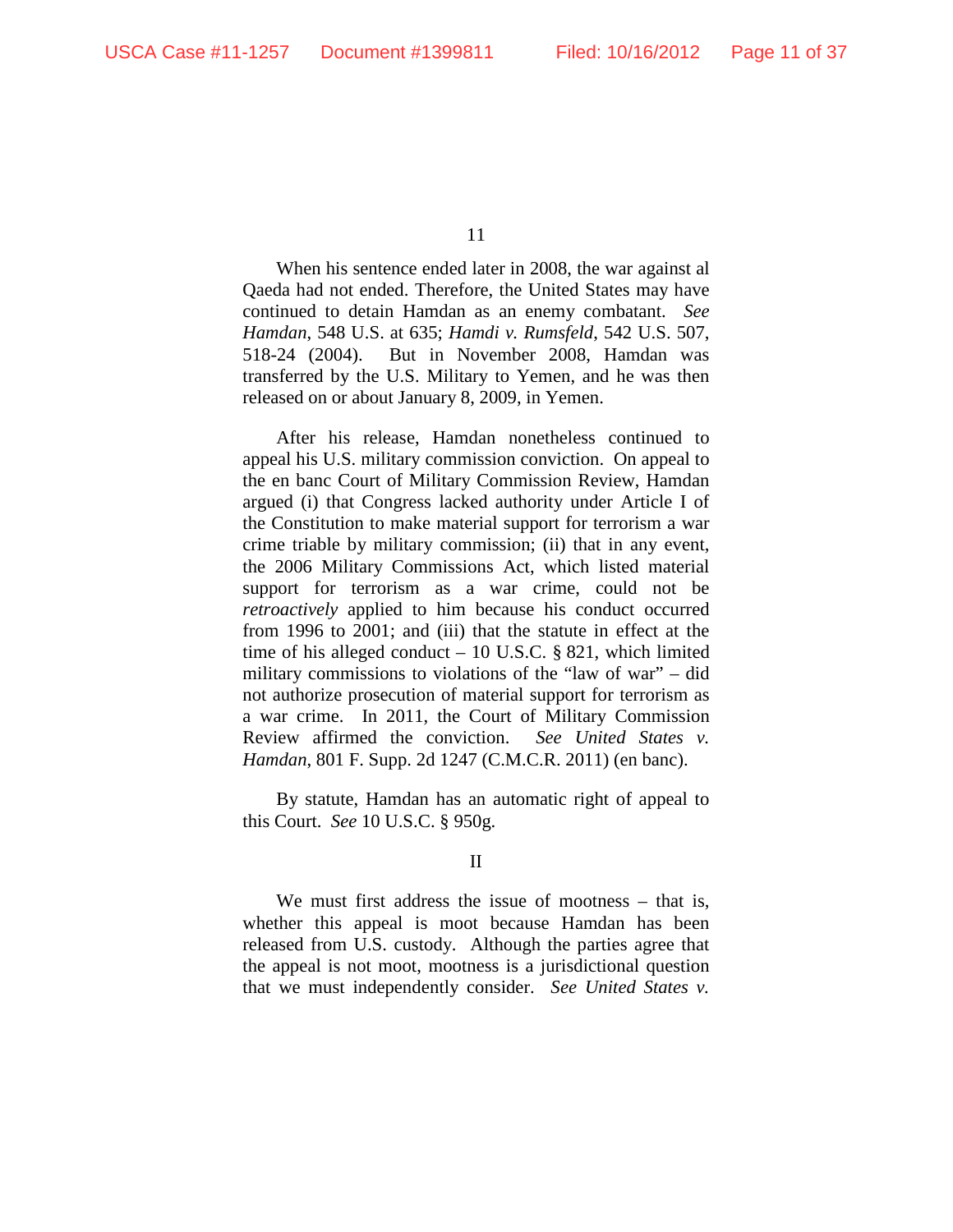*Juvenile Male*, 131 S. Ct. 2860, 2864-65 (2011); *Sibron v. New York*, 392 U.S. 40, 50 n.8 (1968).

This case is a direct appeal of a military commission conviction. In the criminal context, a direct appeal of a criminal conviction is not mooted by a defendant's release from custody. *See Sibron*, 392 U.S. 40. The Supreme Court has so ruled in part because of the collateral legal consequences of a conviction – namely, the possibility that the defendant could commit or be tried for a new offense, the punishment for which could take account of a past conviction. Those collateral consequences are of course present in virtually all criminal cases (other than, for example, when the defendant has died after the conviction and thus obviously cannot commit a new offense). The same collateral consequences are present in military commission conviction cases. *See, e.g.*, MANUAL FOR MILITARY COMMISSIONS, Rules 1001(a)(2), 1001(b)(1)(A) (2012) (in military commission sentencing, the prosecution may "introduce evidence of military or civilian convictions, foreign or domestic, of the accused" as an aggravating factor); 18 U.S.C.  $\S$  3553(a)(1) (sentencing courts shall take into account "the history and characteristics of the defendant").<sup>[3](#page-11-0)</sup> Applying the relevant Supreme Court precedent, we therefore conclude that a direct appeal of a military commission conviction is likewise not mooted by the defendant's release.

To be sure, that principle generally does not apply to the habeas context where a detainee is challenging the basis for executive detention. Such a habeas case is sometimes moot

<span id="page-11-0"></span><sup>&</sup>lt;sup>3</sup> In his concurring opinion, Judge Ginsburg calls for a change to existing Supreme Court mootness doctrine. In doing so, Judge Ginsburg suggests that Hamdan is in Yemen and has little chance of landing in future trouble in the U.S. legal system. Maybe. Maybe not.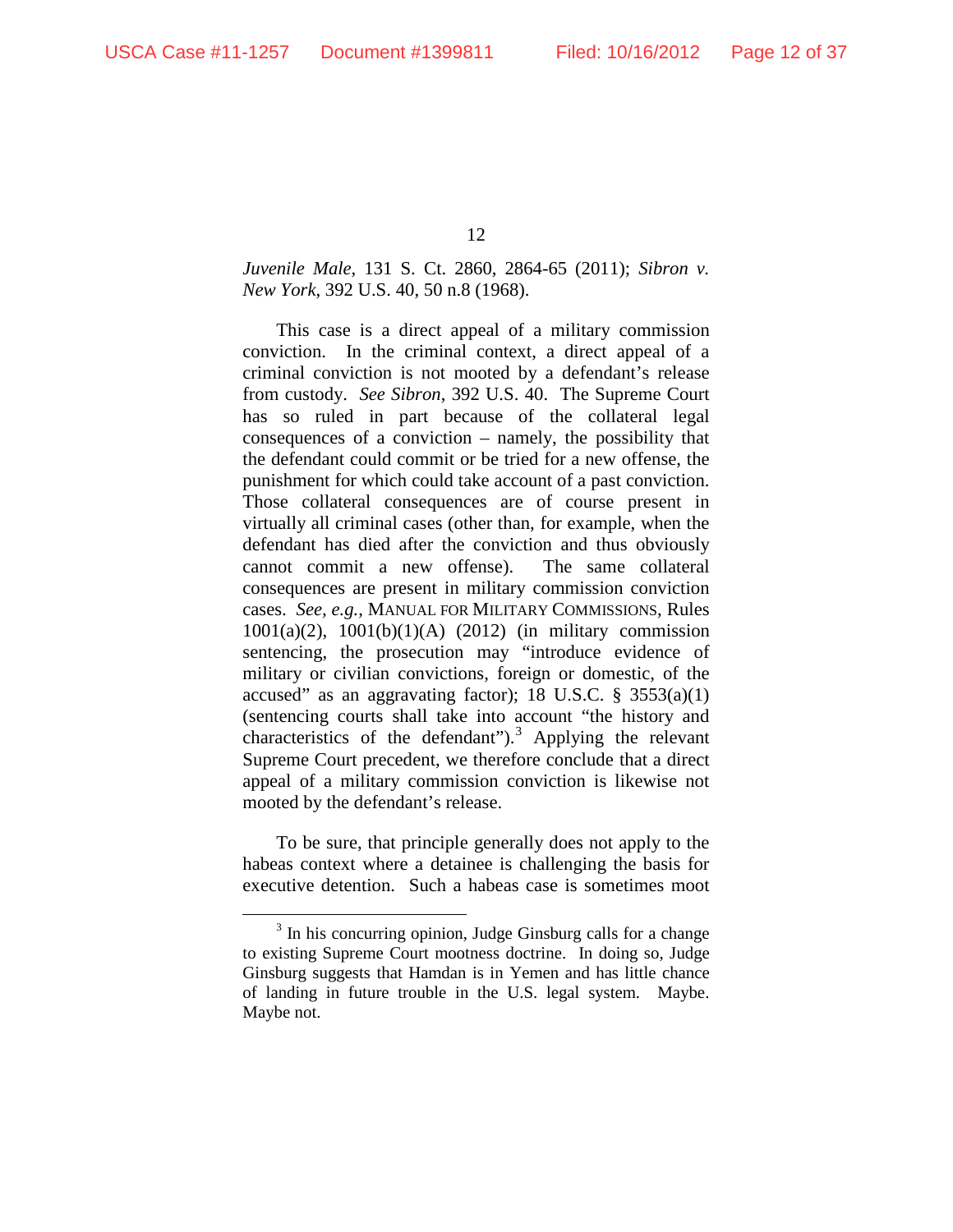after the detainee's release. *See Spencer v. Kemna*, 523 U.S. 1, 8-14 (1998); *Gul v. Obama*, 652 F.3d 12, 17 (D.C. Cir. 2011). In our recent habeas decision in *Gul*, where a former Guantanamo detainee objected to a military detention determination after his release, this Court dismissed the case as moot.

But Hamdan is not just a military detainee; he has been convicted of a war crime by military commission. Therefore, our recent decision in *Gul* does not control here. Rather, this case is controlled by the principle that a direct appeal of a conviction is not mooted by the defendant's release from custody.

This case is not moot.

#### III

Under a law now codified at 10 U.S.C. § 821, Congress has long authorized the Executive to use military commissions to try war crimes committed by the enemy. *See Ex parte Quirin*, 317 U.S. 1 (1942). That statute authorizes military commissions to try violations of the "law of war" – a term, as we explain below, that has long been understood to mean the international law of war. *See Hamdan v. Rumsfeld*, 548 U.S. 557, 603, 610 (2006) (plurality); *id.* at 641 (Kennedy, J., concurring); *Quirin*, 317 U.S. at 27-30, 35-36. Two other longstanding statutes separately authorize military commission prosecutions for spying and aiding the enemy. *See* 10 U.S.C. §§ 90[4](#page-12-0), 906.<sup>4</sup>

<span id="page-12-0"></span> <sup>4</sup> The "aiding the enemy" proscription in 10 U.S.C. § 904, which was first codified in the Articles of War of 1806, *see*  WILLIAM WINTHROP, MILITARY LAW AND PRECEDENTS 102-03, 981 (rev. 2d ed. 1920), generally requires breach of a duty of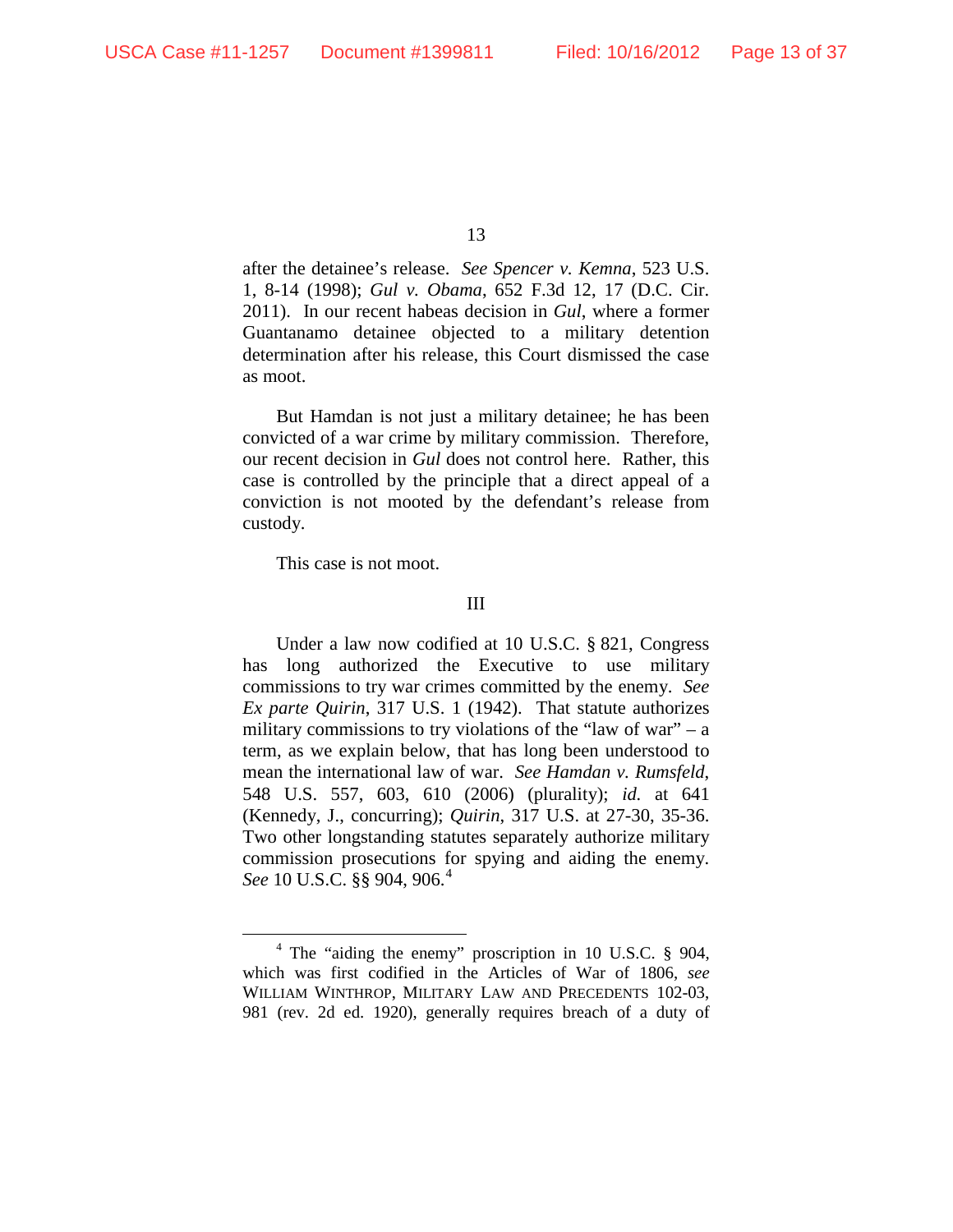14

After the Supreme Court's 2006 decision in *Hamdan*, Congress enacted a new military commissions statute that, among other things, clarified the scope of the Executive's authority to try war crimes. *See* Military Commissions Act of 2006, Pub. L. No. 109-366, 120 Stat. 2600. Of particular relevance here, Congress expanded military commissions beyond trying violations of the generic "law of war," spying, and aiding the enemy. Congress instead also listed a large number of specific war crimes that could be tried by military commission, including conspiracy and material support for terrorism. *See id.* § 3(a), 120 Stat. at 2630 (now codified at 10 U.S.C. § 950t).

Hamdan argues that Congress lacked authority under Article I of the Constitution – namely, the Define and Punish Clause – to define material support for terrorism as a war crime subject to trial by a U.S. military commission.<sup>[5](#page-13-0)</sup> Hamdan maintains that Congress's authority under the Define and Punish Clause is limited to proscribing offenses that are already illegal under international law. And Hamdan contends

loyalty as well as aid to the enemy. *See Hamdan*, 548 U.S. at 600- 01 n.32 (plurality) ("aiding the enemy may, in circumstances where the accused owes allegiance to the party whose enemy he is alleged to have aided, be triable by military commission"). The breach of loyalty requirement is made explicit in the 2006 Military Commissions Act, which re-codified the crime. 10 U.S.C. § 950t(26) ("Any person subject to this chapter who, *in breach of an allegiance or duty to the United States*, knowingly and intentionally aids an enemy of the United States, or one of the cobelligerents of the enemy, shall be punished as a military commission under this chapter may direct.") (emphasis added).

<span id="page-13-0"></span><sup>&</sup>lt;sup>5</sup> The Define and Punish Clause provides that Congress has the power: "To define and punish Piracies and Felonies committed on the high Seas, and Offences against the Law of Nations." U.S. CONST. art. I, § 8, cl. 10.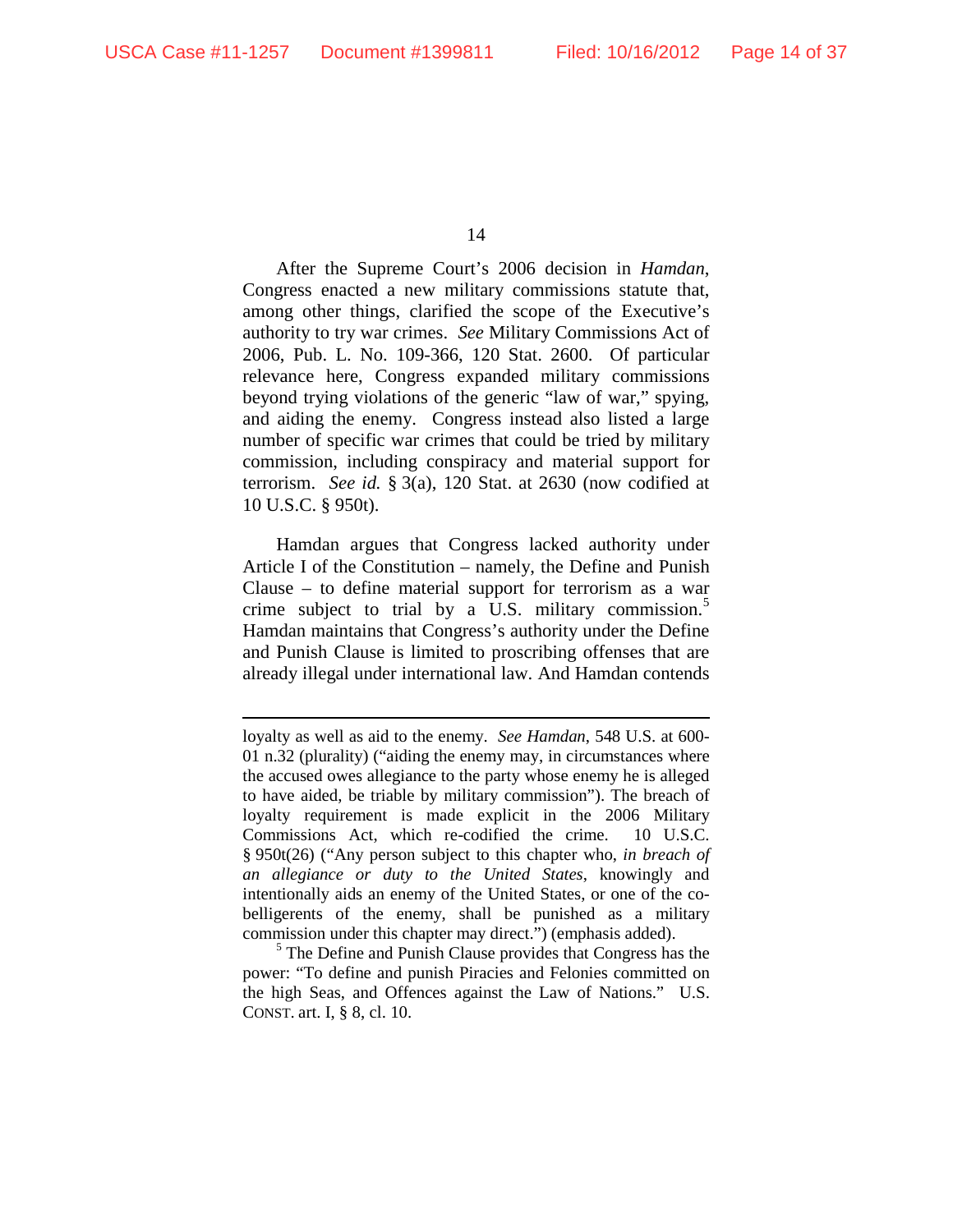that material support for terrorism is not a recognized international-law war crime. The Government responds that Hamdan's focus on the Define and Punish Clause alone is misplaced. According to the Government, the Declare War Clause and other war clauses in Article I, as supplemented by the Necessary and Proper Clause, independently authorize Congress to establish military commissions to try an enemy's war crimes. And the Government further contends that Congress's broad authority under the Declare War Clause is not constrained by the evolving and often difficult to discern standards of international law. Therefore, as the Government sees it, Congress has authority to make material support for terrorism a war crime triable by military commission.

We do not decide that antecedent question. Even assuming arguendo that Congress had authority under its various Article I war powers to establish material support for terrorism as a war crime in the Military Commissions Act of 2006, [6](#page-14-0) we conclude that the Act did not authorize *retroactive*

<span id="page-14-0"></span> <sup>6</sup> Judge Kavanaugh alone concurs in this footnote. Because the question of Congress's Article I power to make material support for terrorism a war crime has been thoroughly briefed and argued, because that question is logically antecedent to the ex post facto issue, and because of the importance of deciding wartime cases in a way that provides clear guidance, Judge Kavanaugh believes it appropriate to address the antecedent question – as the Supreme Court itself did in resolving similar antecedent issues in both *Hamdi* and *Hamdan*. *See Hamdi*, 542 U.S. at 516-24, 533-34 (resolving several "threshold" questions, including whether enemy combatants may be detained for the duration of hostilities, before concluding that the procedures used to detain Hamdi were insufficient); *Hamdan*, 548 U.S. at 593-94 (resolving antecedent question whether relevant statutes generally authorized military commissions, before concluding that the commission in Hamdan's case contravened separate statutory limits). Here, Judge Kavanaugh would conclude that Congress has authority under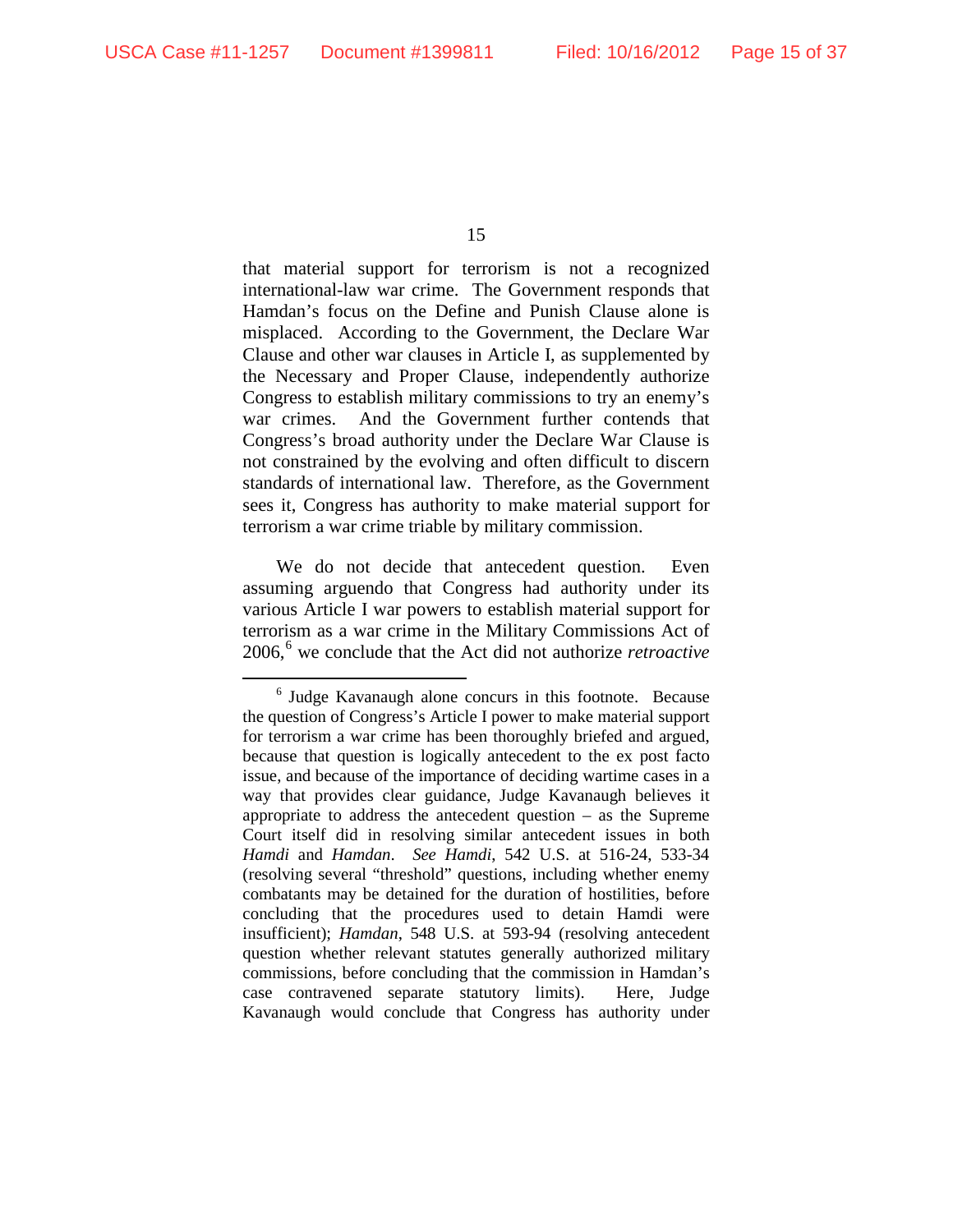16

prosecution for conduct that was committed before the Act's enactment and was not prohibited by U.S. law at the time the conduct occurred. Here, Hamdan's conduct occurred from 1996 to 2001 – before enactment of the Military Commissions Act. And as we will explain, the federal statute in effect at the time of Hamdan's conduct – 10 U.S.C. § 821 – did *not* authorize prosecution for material support for terrorism.

## A

As is clear from the text of the Military Commissions Act of 2006, Congress was quite concerned about the ex post

Article I, § 8 to establish material support for terrorism as a war crime that, when committed by an alien, may be tried by military commission. Although material support for terrorism is not yet an international-law war crime, Congress's war powers under Article I are not defined or constrained by international law. The Declare War Clause and the other Article I war powers clauses do not refer to international law, unlike the Define and Punish Clause. Moreover, Congress has long prohibited war crimes beyond those specified by international law. *See* 10 U.S.C. § 904 (aiding the enemy); *id.* § 906 (spying); *cf. Quirin*, 317 U.S. 1. The U.S. Constitution does not give the international community – either directly, or indirectly through the vehicle of international law – a judicially enforceable veto over Congress's exercise of its war powers. Put simply, the United States may be a leader in the international community, not just a follower, when Congress authorizes war against a terrorist organization or makes crimes such as material support for terrorism war crimes triable by military commission. To be sure, it is often prudent for Congress and the President to coordinate closely with the international community and pay careful attention to international law when authorizing war and enacting war crimes. But those policy factors, political realities, and international-law considerations are not *constitutional* constraints incorporated into the Article I war powers clauses and thereby enforceable in U.S. courts.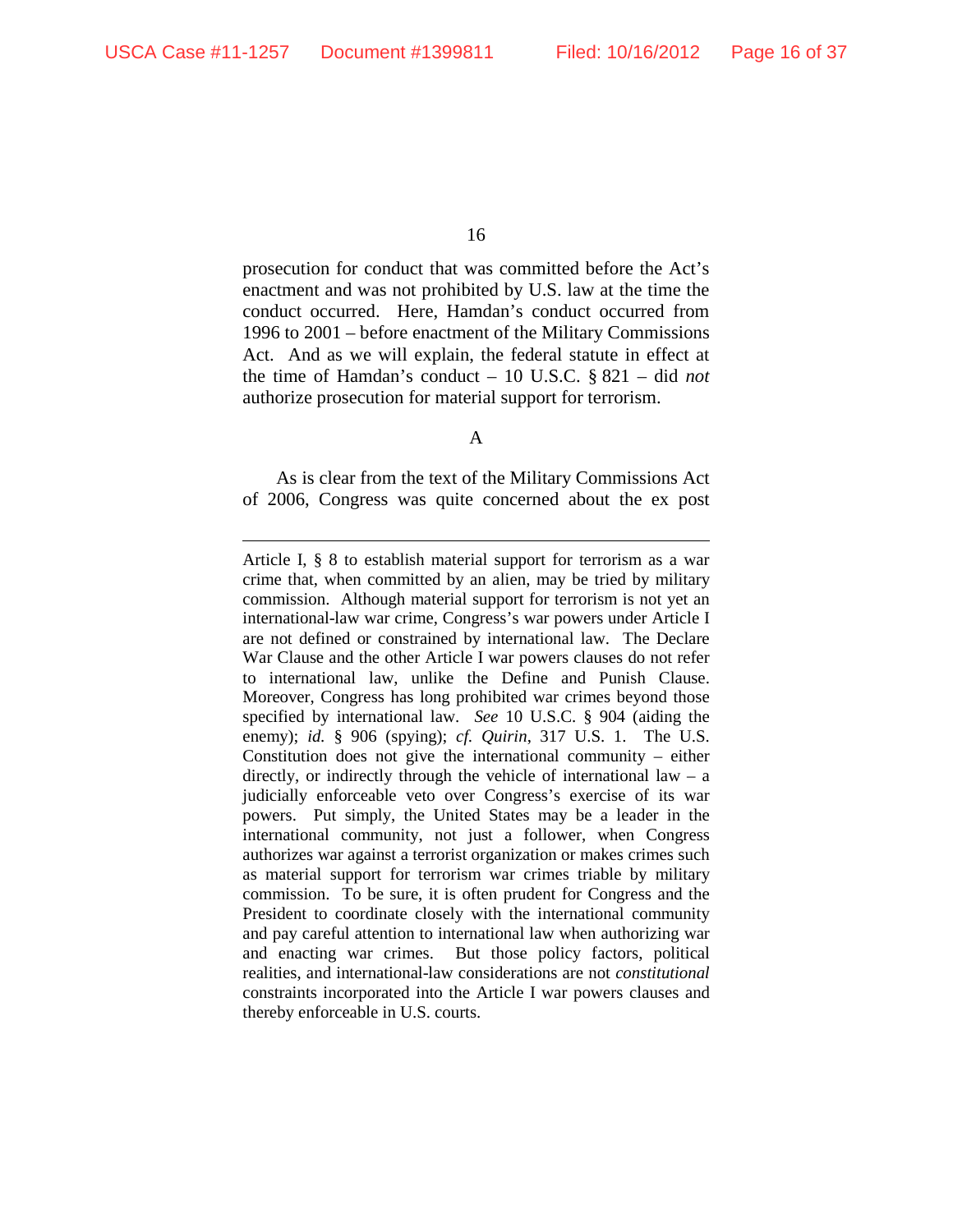facto implications of retroactively prosecuting someone under the Act for conduct committed before its enactment. Congress tried to deal with any ex post facto problem by declaring in the text of the statute that "[t]he provisions of this subchapter codify offenses that have traditionally been triable by military commissions. This chapter does not establish new crimes that did not exist before its enactment, but rather codifies those crimes for trial by military commission." § 3(a), 120 Stat. at 2624. The Act continued: "Because the provisions of this subchapter (including provisions that incorporate definitions in other provisions of law) are declarative of existing law, they do not preclude trial for crimes that occurred before the date of the enactment of this chapter." *Id.*

As Congress well understood when it appended this unusual statement to the statute, the U.S. Constitution bars Congress from enacting punitive ex post facto laws. *See* U.S. CONST. art. I, § 9, cl. 3 ("No Bill of Attainder or ex post facto Law shall be passed."). Among other things, the Ex Post Facto Clause bars laws that retroactively punish conduct that was not previously prohibited, or that retroactively increase punishment for already prohibited conduct. *See Collins v. Youngblood*, 497 U.S. 37, 42 (1990); *Calder v. Bull*, 3 U.S. 386 (1798) (opinion of Chase, J.). The Ex Post Facto Clause thus prevents Congress and the Executive from retroactively applying a federal criminal statute to conduct committed before the statute was enacted.

As Congress itself recognized in the statutory text, retroactive prosecution by military commission could similarly raise serious constitutional issues, at the very least. As stated in the statutory text, however, Congress believed that the Act codified no new crimes and thus posed no ex post facto problem. As we explain below, Congress's premise was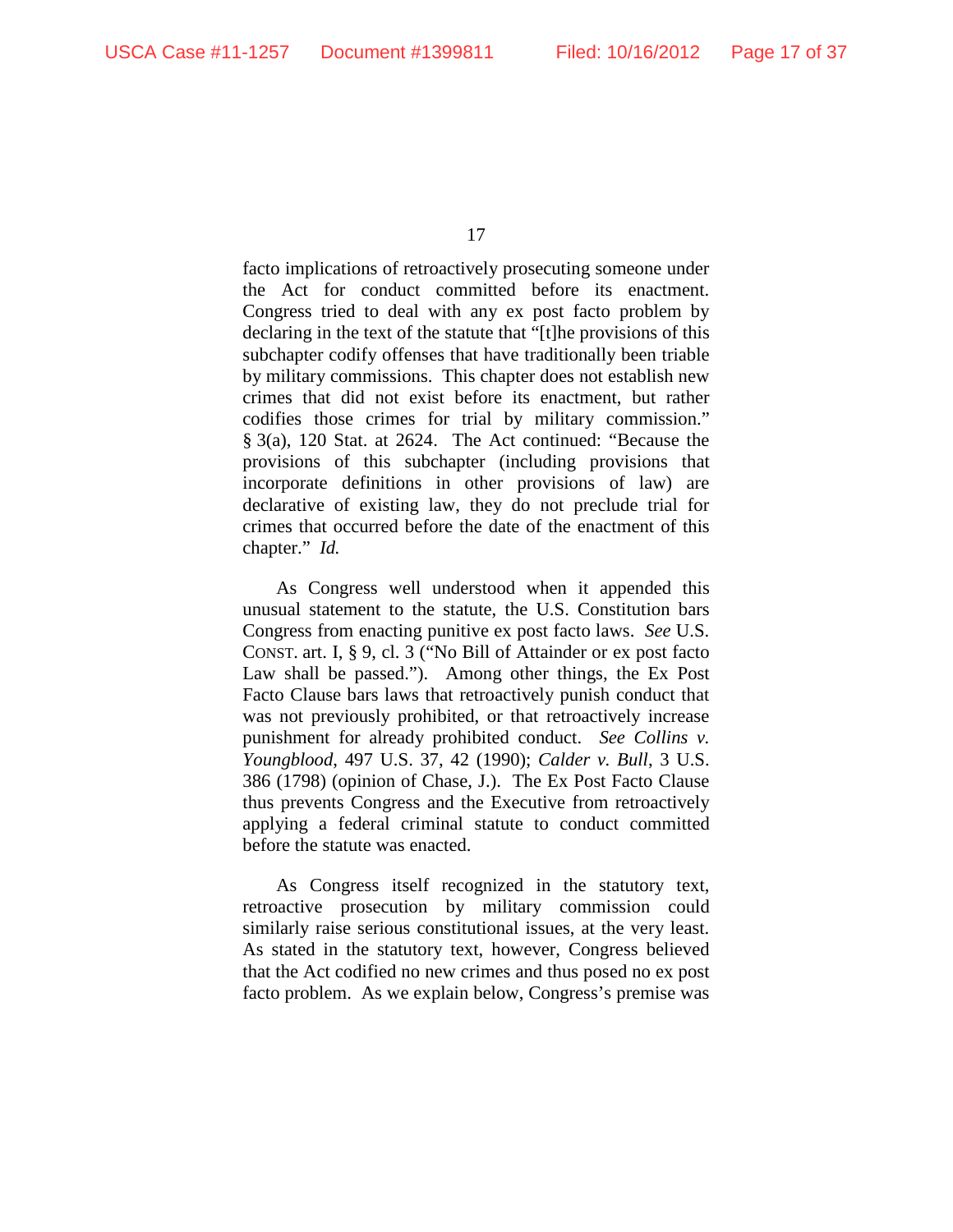incorrect. The statute does codify some new war crimes, including material support for terrorism. The question for ex post facto purposes is this: If Congress had known that the Act was codifying some new crimes, would Congress have wanted the new crimes to be enforced retroactively? To begin with, the statutory text reveals a tight causal link between (i) Congress's belief that the statute codified only crimes under pre-existing law and (ii) Congress's statement that the statute could therefore apply to conduct before enactment. That causal link suggests that Congress would *not* have wanted *new* crimes to be applied retroactively. The Executive Branch agrees with that interpretation of the statute, stating: "Congress incorporated ex post facto principles into the terms of the MCA itself." Brief for the United States at 66. At a minimum, we know that the statutory text does not contemplate or address the possibility of retroactively applying new crimes, leaving us with at least something of an ambiguity. And courts interpret ambiguous statutes to avoid serious questions of unconstitutionality. *See Rapanos v. United States*, 547 U.S. 715, 738 (2006) (plurality opinion of Scalia, J.) (constitutional avoidance where statute "raises difficult questions" of constitutionality); *Cherokee Nation of Oklahoma v. Leavitt*, 543 U.S. 631, 646 (2005) (avoiding an interpretation that "may violate the Constitution"). To avoid the prospect of an Ex Post Facto Clause violation here, we interpret the Military Commissions Act of 2006 so that it does not authorize *retroactive* prosecution for conduct committed before enactment of that Act unless the conduct was already prohibited under existing U.S. law as a war crime triable by military commission. In this case, therefore, Hamdan's conviction stands or falls on whether his conduct was prohibited by the pre-existing statute, 10 U.S.C. § 821, at the time he committed the conduct.<sup>[7](#page-17-0)</sup>

<span id="page-17-0"></span> $7$  To be clear, we do not here decide whether or how the Ex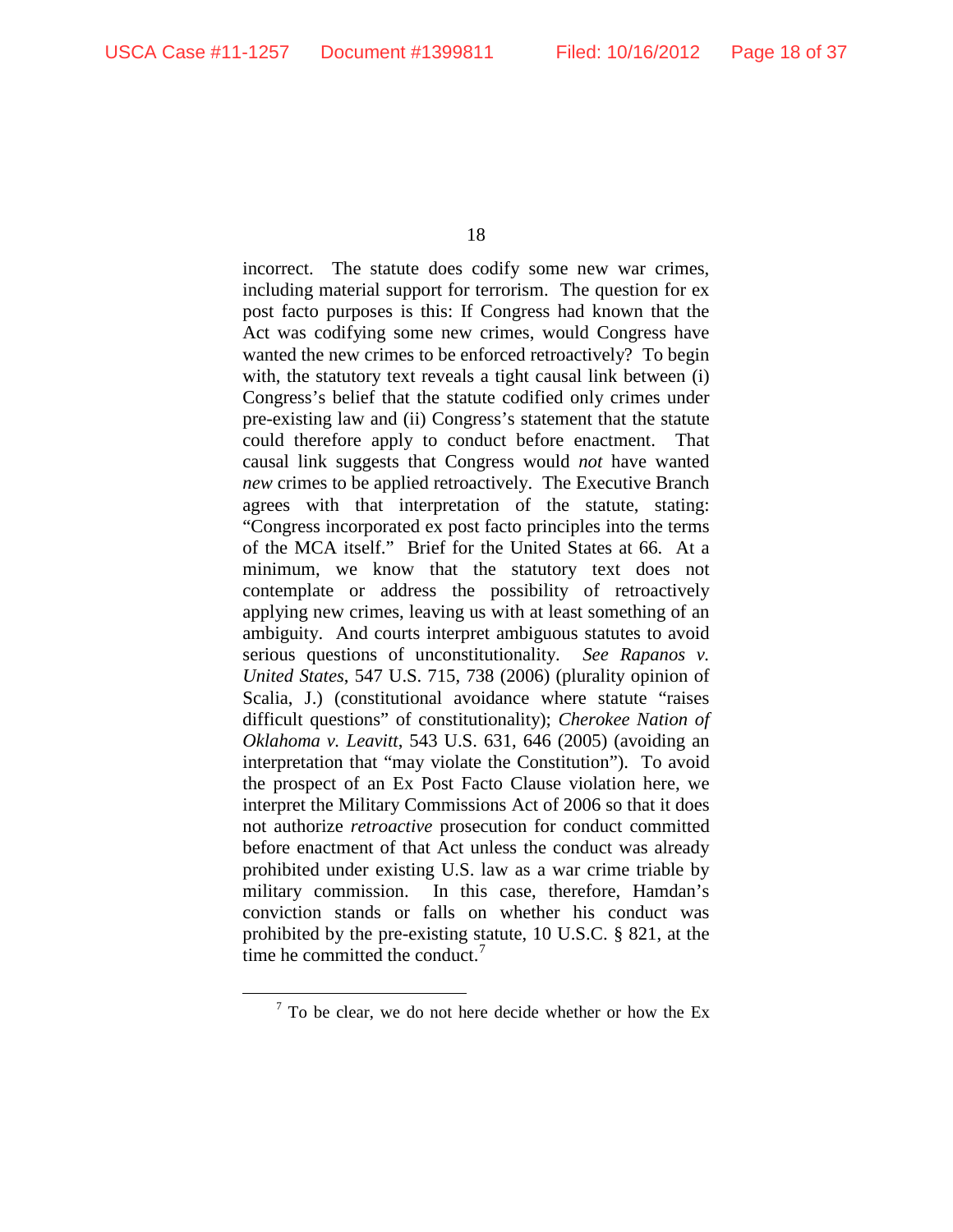19

# B

Before enactment of the Military Commissions Act in 2006, U.S. military commissions could prosecute war crimes under 10 U.S.C. § 821 for violations of the "law of war." The Government suggests that at the time of Hamdan's conduct from 1996 to 2001, material support for terrorism violated the "law of war" referenced in 10 U.S.C. § 821. It is true that in the text of the Military Commissions Act of 2006, Congress declared its belief that material support for terrorism was a pre-existing crime under the law of war and thus under 10 U.S.C. § 821. *See* § 3a, 120 Stat. at 2624. But exercising our independent review, as we must when considering the ex post facto implications of a new law, *see Calder v. Bull*, 3 U.S. 386 (1798) (opinion of Chase, J.); *Marbury v. Madison*, 5 U.S. 137 (1803), we conclude otherwise. Material support for terrorism was not a war crime under the law of war referenced in 10 U.S.C. § 821 at the time of Hamdan's conduct.

Analysis of this issue begins by determining what body of law is encompassed by the term "law of war" in 10 U.S.C. § 821. The Supreme Court's precedents tell us: The "law of war" referenced in 10 U.S.C. § 821 is the international law of war.<sup>[8](#page-18-0)</sup> See Hamdan, 548 U.S. at 603 (plurality) (act is law of

Post Facto Clause might apply to this case. As we interpret the statute, that ultimate constitutional question need not be decided.

<span id="page-18-0"></span><sup>&</sup>lt;sup>8</sup> It has been suggested that courts should not use international law as a free-floating tool to alter how the courts would otherwise interpret a domestic U.S. statute *when the statute does not incorporate or refer to international law*. *See Al-Bihani v. Obama*, 619 F.3d 1, 5-8 (D.C. Cir. 2010) (Brown, J., concurring in denial of rehearing en banc); *id.* at 9-23 (Kavanaugh, J., concurring in denial of rehearing en banc). But that interpretive issue is not implicated in this case. As Congress has often done, and as explained in an *Al-Bihani* concurrence, Congress here *explicitly* referred to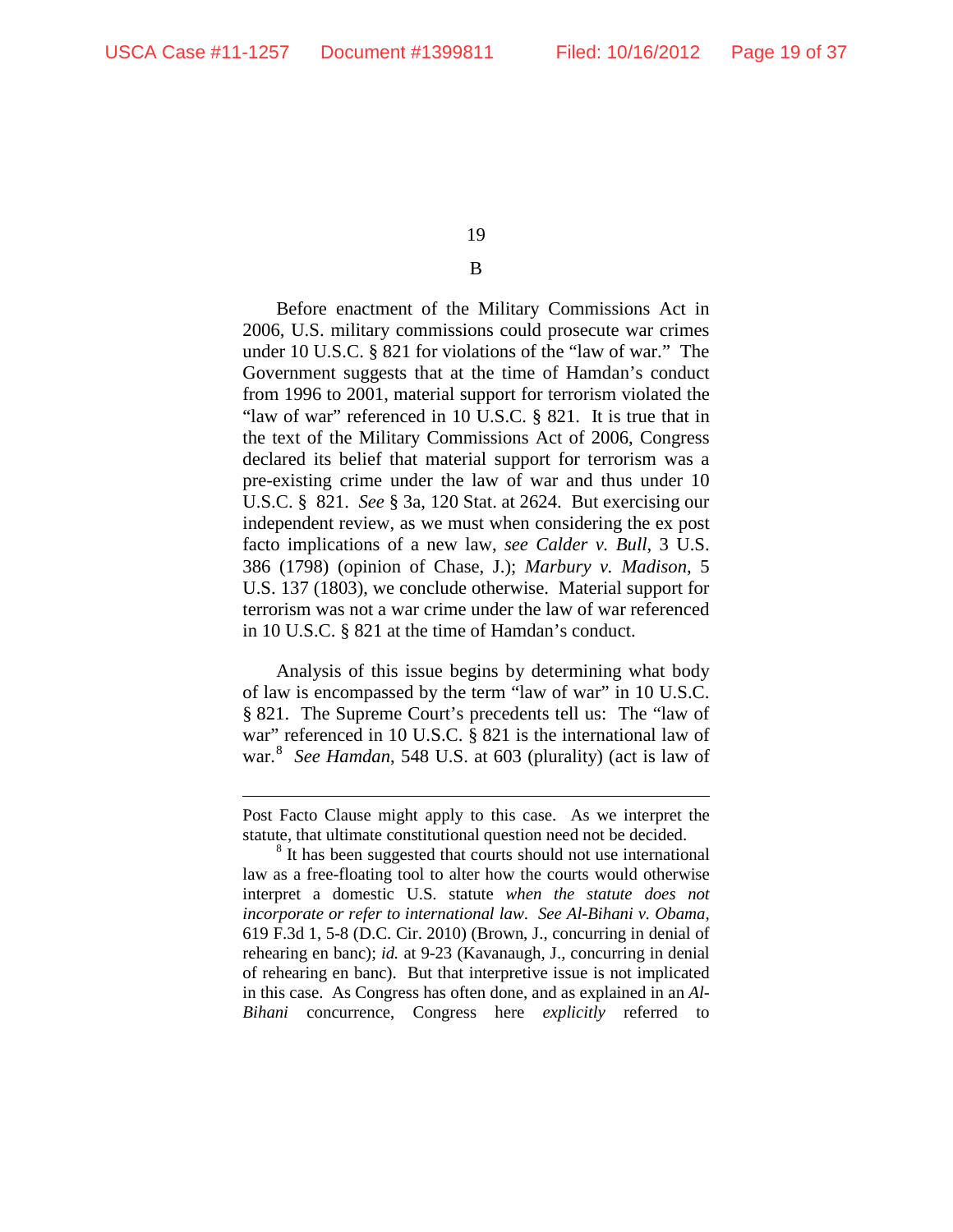20

war offense when "universal agreement and practice both in this country and internationally" recognize it as such) (internal quotation marks omitted); *id.* at 610 (analyzing international sources to determine whether conspiracy was "recognized violation of the law of war"); *id.* at 641 (Kennedy, J., concurring) ("the law of war" referenced in 10 U.S.C. § 821 "derives from rules and precepts of the law of nations" and is "the body of international law governing armed conflict") (internal quotation marks omitted); *Quirin*, 317 U.S. at 29 ("law of war" referenced in 10 U.S.C. § 821 is a "branch of international law"); *id*. at 27-28 (The "law of war" is "that part of the law of nations which prescribes, for the conduct of war, the status, rights and duties of enemy nations as well as of enemy individuals."); *see also*  Instructions for the Government of Armies of the United States in the Field (Lieber Code), General Orders No. 100, arts. 27 & 40 (Apr. 24, 1863) (describing the law of war as a "branch" of the "law of nations"); O.L.C. Memorandum from Patrick F. Philbin to Alberto R. Gonzales 5 (Nov. 6, 2001) ("laws of war" are "considered a part of the 'Law of Nations'"); *id.* at 29 ("the term 'law of war' used in 10 U.S.C. § 821 refers to the same body of international law now usually referred to as the 'laws of armed conflict'"). <sup>[9](#page-19-0)</sup>

international law and *explicitly* incorporated international norms into domestic U.S. law in 10 U.S.C. § 821 by means of the express cross-reference to the "law of war." *See id.* at 10, 13-15 (Kavanaugh, J., concurring in denial of rehearing en banc) (explaining that distinction).

<span id="page-19-0"></span><sup>9</sup> *See also* Curtis A. Bradley & Jack L. Goldsmith, *The Constitutional Validity of Military Commissions*, 5 GREEN BAG 2d 249, 256 (2002) ("As noted above, President Bush's Military Order, 10 U.S.C. § 821, and Supreme Court precedent all indicate that the jurisdiction of military commissions extends (at least) to violations of the international laws of war."); Maj. Michael A.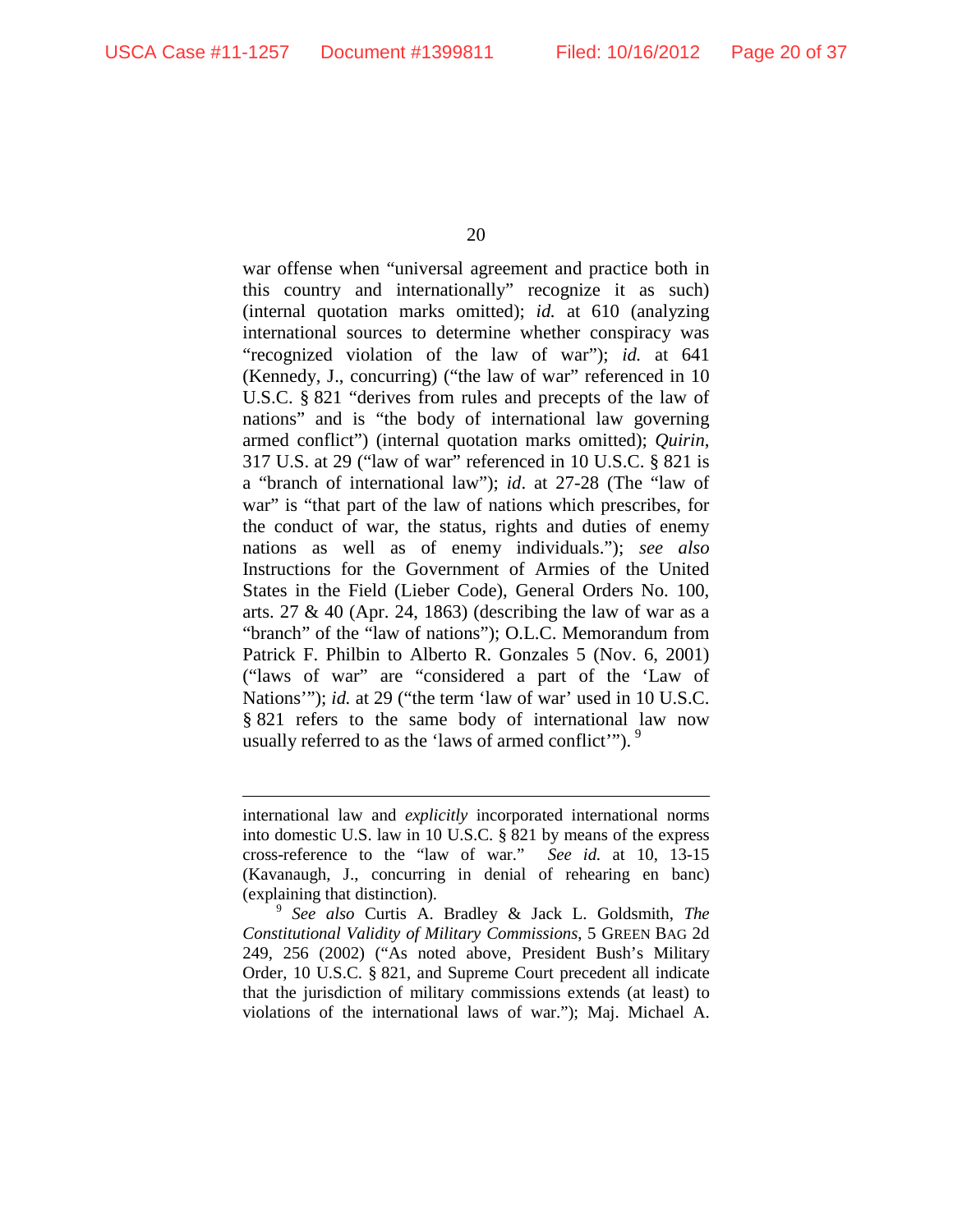21

We turn, then, to the question whether material support for terrorism is an international-law war crime.

Newton, *Continuum Crimes: Military Jurisdiction Over Foreign Nationals Who Commit International Crimes*, 153 MIL. L. REV. 1, 21 (1996) ("Therefore, the entire scope of history and American jurisprudence compel the conclusion that Article 21 grants jurisdiction *only* over violations of the international laws of war. The text of Article 21 leads to the same conclusion."); Ruth Wedgwood, *Al Qaeda, Terrorism, and Military Commissions*, 96 AM. J. INT'L L. 328, 334 (2002) ("This statutory language" in 10 U.S.C. § 821 "acknowledges that the jurisdiction of military commissions is defined by the norms of the customary law of nations, namely, the law of war.").

Even outside the context of 10 U.S.C. § 821, the term "law of war" in the U.S. Code and precedent generally refers to the international law of war. *See Madsen v. Kinsella*, 343 U.S. 341, 354 (1952) (The "law of war" includes that part of "the law of nations" which "defines the powers and duties of belligerent powers."); *Prize Cases*, 67 U.S. 635, 667 (1863) ("The laws of war, as established among nations, have their foundation in reason, and all tend to mitigate the cruelties and misery produced by the scourge of war."); *Hearings on H.R. 2498 (UCMJ) Before the H. Comm. on Armed Servs.*, 81st Cong. 959 (1949) (Representative Overton Brooks, Chairman, House Subcommittee No. 1 on Armed Services: "What is a law of war?" Colonel John P. Dinsmore: "'Law of war' is set out in various treaties like the Geneva convention and supplements to that." Representative Brooks: "International law." Colonel Dinsmore: "Yes, sir."); U.S. ARMY JAG, LAW OF WAR HANDBOOK 20 (Maj. Keith E. Puls ed., 2005) (identifying "customary international law" – that is, "the 'unwritten' rules that bind all members of the community of nations" during war as one of the two major sources of the law of war, along with conventional international law); MANUAL FOR COURTS-MARTIAL UNITED STATES, at I-1 (2012) ("The sources of military jurisdiction include the Constitution and international law. International law includes the law of war.").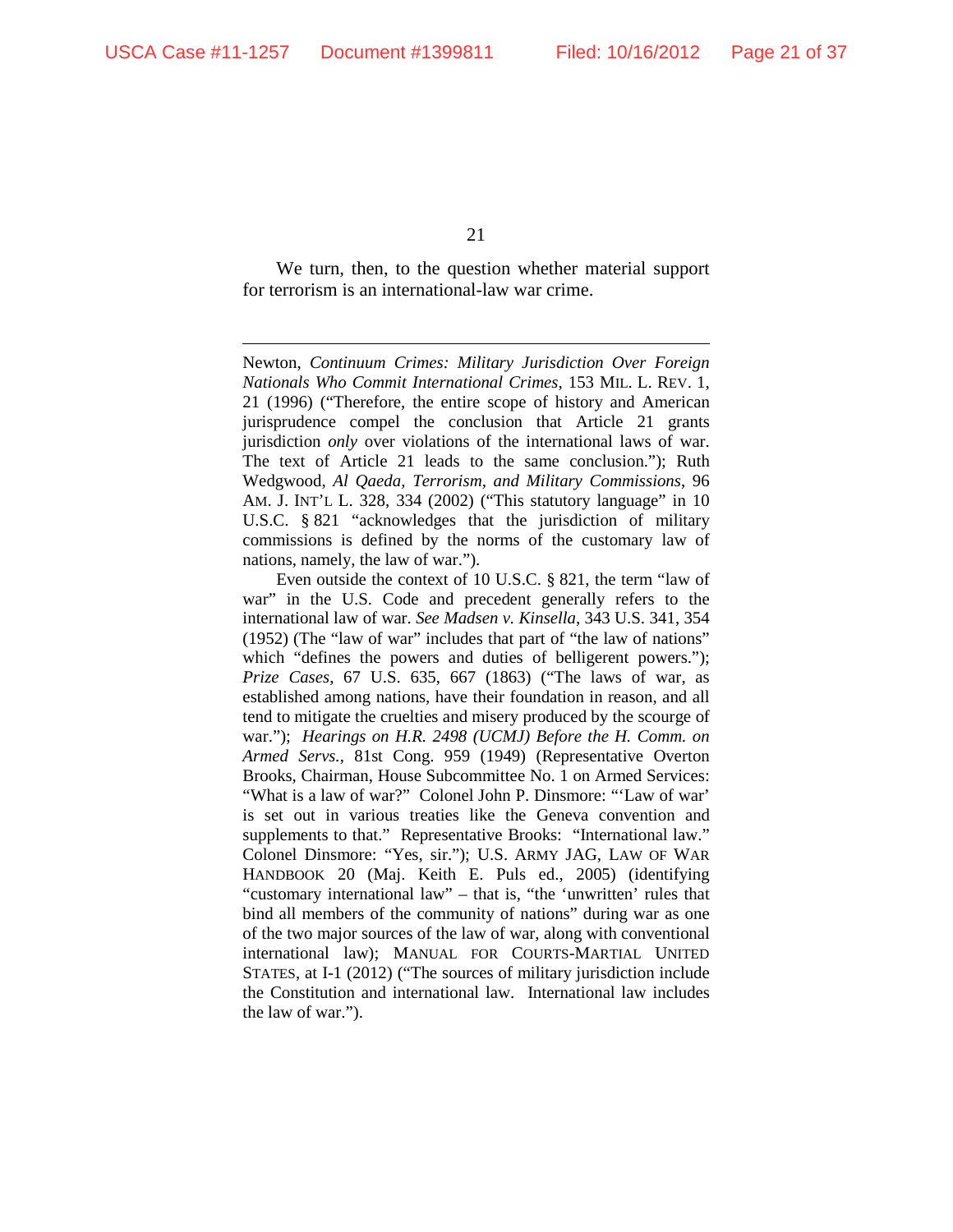It is true that international law establishes at least some forms of *terrorism*, including the intentional targeting of civilian populations, as war crimes. *See, e.g.*, Rome Statute of the International Criminal Court art. 8(2)(b), July 17, 1998, 2187 U.N.T.S. 90; Geneva Convention Relative to the Protection of Civilian Persons in Time of War (Geneva IV), art. 33, Aug. 12, 1949, 6 U.S.T. 3516, 75 U.N.T.S. 287; COMMISSION OF RESPONSIBILITIES, CONFERENCE OF PARIS 1919, VIOLATION OF THE LAWS AND CUSTOMS OF WAR 17 (Clarendon Press 1919) (the Allied Nations condemned Germany for "the execution of a system of terrorism" after World War I).

But the issue here is whether *material support for terrorism* is an international-law war crime. The answer is no. International law leaves it to individual nations to proscribe material support for terrorism under their domestic laws if they so choose. There is no international-law proscription of material support for terrorism.

To begin with, there are no relevant international *treaties* that make material support for terrorism a recognized international-law war crime. Neither the Hague Convention nor the Geneva Conventions – the sources that are "the major treaties on the law of war" – acknowledge material support for terrorism as a war crime. *See Hamdan*, 548 U.S. at 604 (plurality); Geneva Convention Relative to the Protection of Civilian Persons in Time of War (Geneva IV), Aug. 12, 1949, 6 U.S.T. 3516, 75 U.N.T.S. 287; Hague Convention (IV) Respecting the Laws and Customs of War on Land and Its Annex, Oct. 18, 1907, 36 Stat. 2277.

Nor does customary international law otherwise make material support for terrorism a war crime. Customary international law is a kind of common law; it is the body of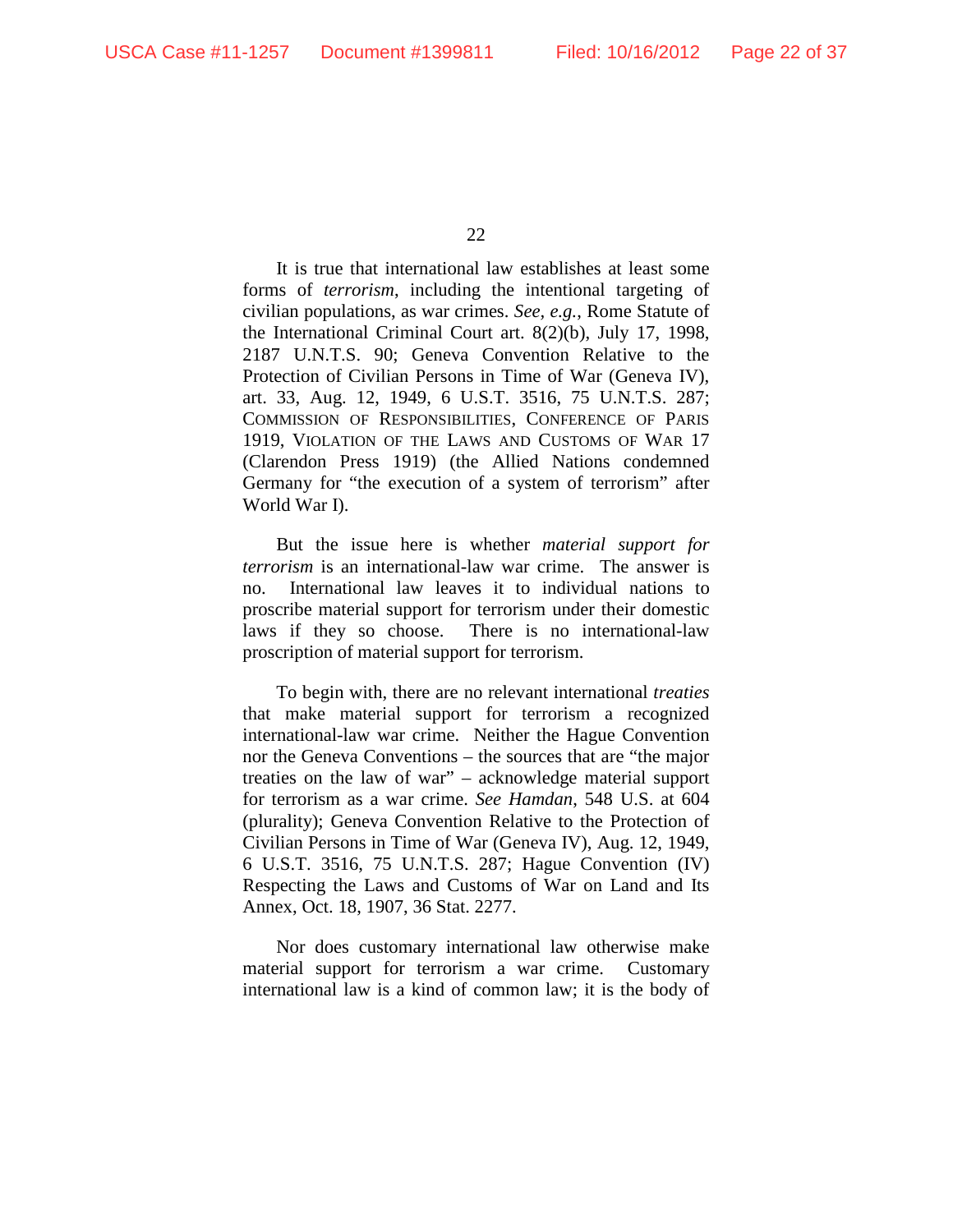international legal principles said to reflect the consistent and settled practice of nations. *See* RESTATEMENT (THIRD) OF FOREIGN RELATIONS LAW OF THE UNITED STATES § 102(2) (1987) ("Customary international law results from a general and consistent practice of states followed by them from a sense of legal obligation"). It is often difficult to determine what constitutes customary international law, who defines customary international law, and how firmly established a norm has to be to qualify as a customary international law norm. *Cf. Sosa v. Alvarez-Machain*, 542 U.S. 692 (2004).<sup>[10](#page-22-0)</sup>

<span id="page-22-0"></span> $10$  Although customary international law, including the customary international law of war, contains some well-defined prohibitions at the core, the contours of customary international law are imprecise. That imprecision provides good reason for Congress and the Executive, when they want to outlaw violations of perceived international-law norms, to enact statutes outlawing specific conduct, rather than simply prohibiting violation of something as vague as "international law" or "the law of nations" or the "law of war." Congress has done so in many recent statutes, including the Military Commissions Act of 2006. Pub. L. No. 109- 366, 120 Stat. 2600 (2006). *See also* War Crimes Act of 1996, Pub. L. No. 104-192, 110 Stat. 2104; Torture Victim Protection Act of 1991, Pub. L. No. 102-256, 106 Stat. 73 (1992); Foreign Sovereign Immunities Act of 1976, Pub. L. No. 94-583, 90 Stat. 2891.

At the same time, the imprecision of customary international law calls for significant caution by U.S. courts before permitting civil or criminal liability premised on violation of such a vague prohibition. *Cf. Sosa v. Alvarez-Machain*, 542 U.S. 692 (2004). A general prohibition against violations of "international law" or the "law of nations" or the "law of war" may fail in certain cases to provide the fair notice that is a foundation of the rule of law in the United States. Therefore, as the Supreme Court required in an analogous context in *Sosa*, and as the plurality suggested in *Hamdan*, imposing liability on the basis of a violation of "international law" or the "law of nations" or the "law of war"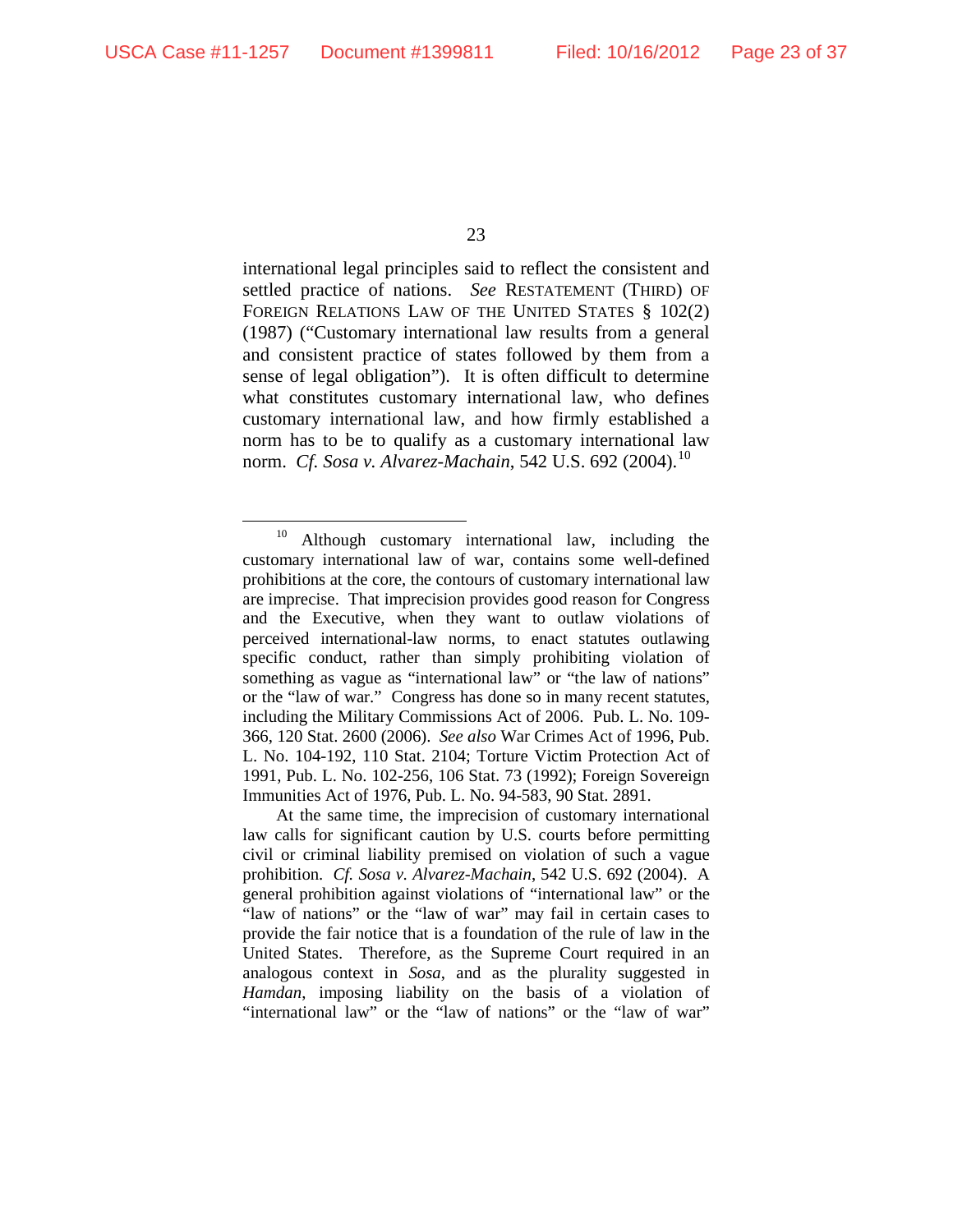24

But here, the content of customary international law is quite evident. Material support for terrorism was not a recognized violation of the international law of war as of 2001 (or even today, for that matter). As we have noted, the Geneva Conventions and the Hague Convention do not prohibit material support for terrorism. The 1998 Rome Statute of the International Criminal Court, which catalogues an extensive list of international war crimes, makes no mention of material support for terrorism. *See* Rome Statute of the International Criminal Court, July 17, 1998, 2187 U.N.T.S. 90. Nor does the Statute of the International Tribunal for the Former Yugoslavia, the Statute of the International Tribunal for Rwanda, or the Statute of the Special Court for Sierra Leone. *See* Statute of the International Tribunal for the Former Yugoslavia, adopted by S.C. Res. 827, U.N. Doc. S/RES/827 (1993), reprinted in 32 I.L.M. 1159, 1192; Statute of the International Tribunal for Rwanda, adopted by S.C. Res. 955, U.N. Doc. S/RES/955 (1994), reprinted in 33 I.L.M. 1598, 1602 (includes terrorism itself as a crime); Statute of the Special Court for Sierra Leone art. 3(d), Jan. 16, 2002, 2178 U.N.T.S. 138 (same). Nor have any international tribunals exercising common-lawtype power determined that material support for terrorism is an international-law war crime.

Commentators on international law have similarly explained that material support for terrorism is not an international-law war crime. *See, e.g.*, ANDREA BIANCHI & YASMIN NAQVI, INTERNATIONAL HUMANITARIAN LAW AND TERRORISM 244 (2011) ("there is little evidence" that a proscription of "material support for terrorism" is "considered

generally must be based on norms firmly grounded in international law. *See Sosa*, 542 U.S. at 724-38; *Hamdan*, 548 U.S. at 602-03 & n.34, 605 (plurality). In this case, the asserted norm has no grounding in international law, much less firm grounding.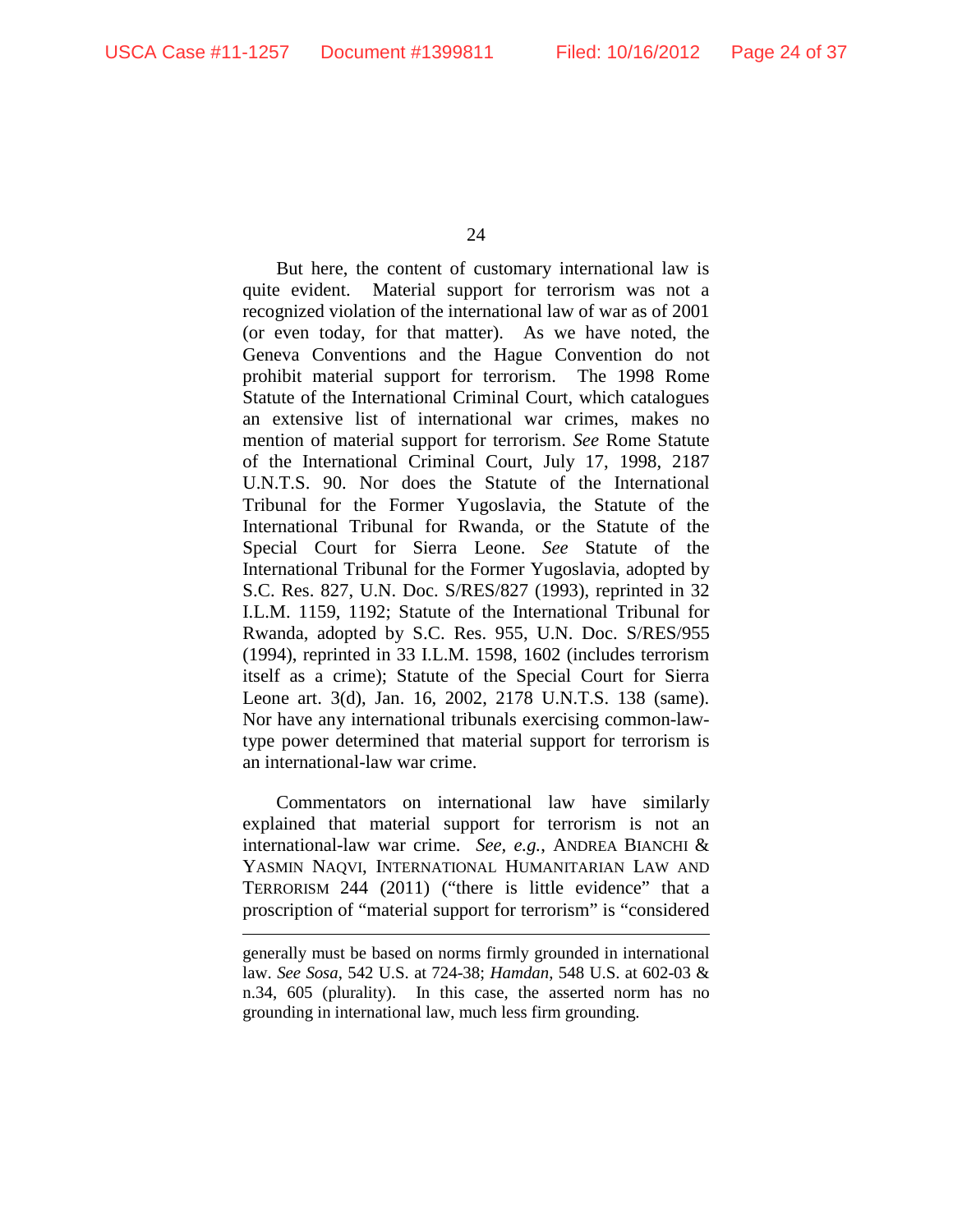to be part of the laws and customs of war"). Nor is the offense of material support for terrorism listed in the JAG handbook on the law of war. *See* U.S. ARMY JAG, LAW OF WAR HANDBOOK (Maj. Keith E. Puls ed., 2005); *see also* Jennifer K. Elsea, *The Military Commissions Act of 2006: Analysis of Procedural Rules and Comparison with Previous DOD Rules and the Uniform Code of Military Justice* 12 (CRS, updated Sept. 27, 2007) ("defining as a war crime the 'material support for terrorism' does not appear to be supported by historical precedent") (footnote omitted).

In short, neither the major conventions on the law of war nor prominent modern international tribunals nor leading international-law experts have identified material support for terrorism as a war crime. Perhaps most telling, before this case, no person has ever been tried by an international-law war crimes tribunal for material support for terrorism.

Not surprisingly, therefore, even the U.S. Government concedes in this case that material support for terrorism is not a recognized international-law war crime. No treaty that the Government has cited or that we are aware of identifies material support for terrorism as a war crime. And the Government further admits: The "offense of providing material support to terrorism, like spying and aiding the enemy, has not attained international recognition at this time as a violation of customary international law." Brief for the United States at 48; *see also id.* at 55-56 (same).

To be sure, there is a strong argument that aiding and abetting a recognized international-law war crime such as terrorism is itself an international-law war crime. And there are other similar war crimes. But Hamdan was not charged with aiding and abetting terrorism or some other similar war crime. He was charged with material support for terrorism.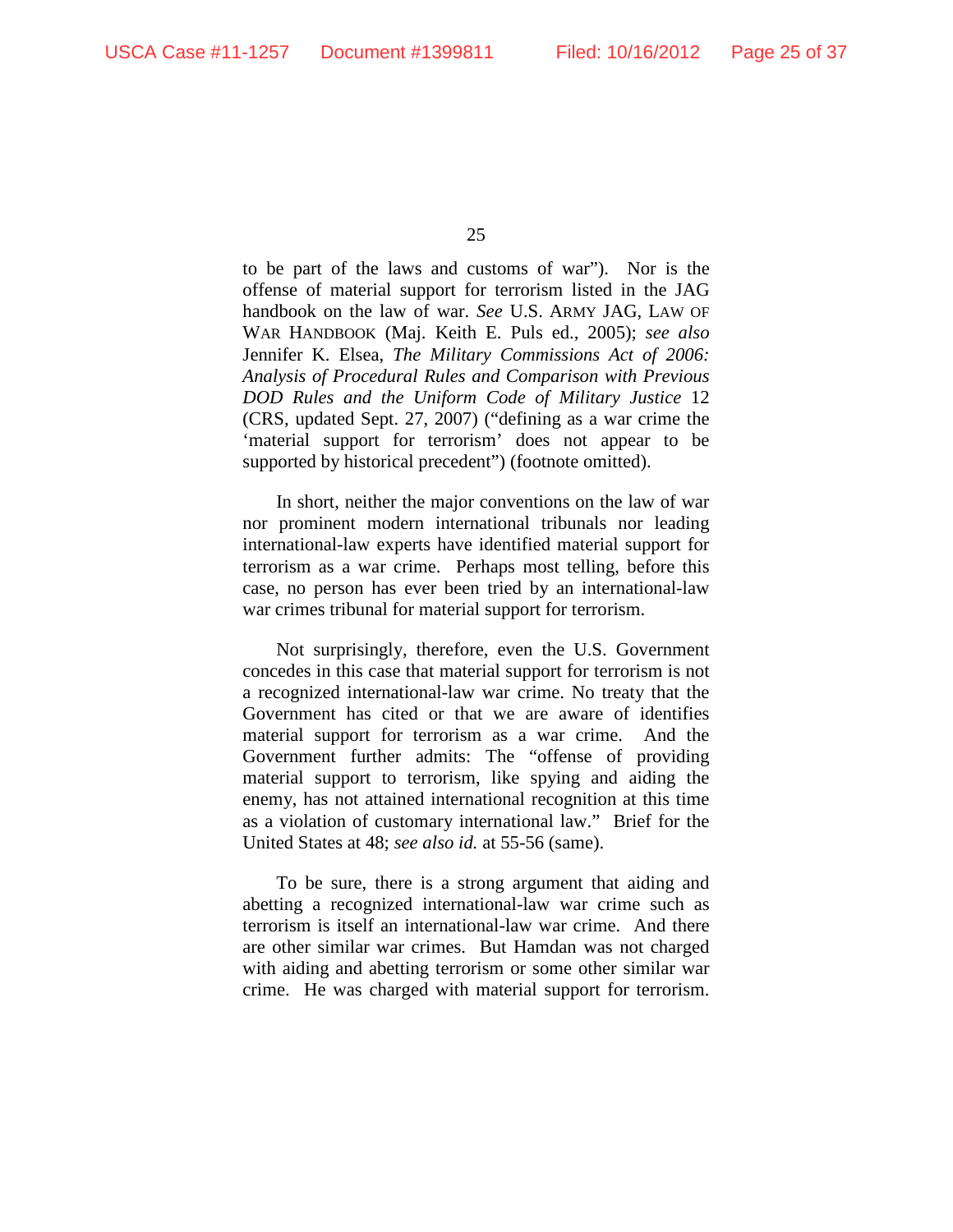And as the Government acknowledges, aiding and abetting terrorism prohibits different conduct, imposes different mens rea requirements, and entails different causation standards than material support for terrorism. If the Government wanted to charge Hamdan with aiding and abetting terrorism or some other war crime that was sufficiently rooted in the international law of war (and thus covered by 10 U.S.C. § 821) at the time of Hamdan's conduct, it should have done so.

The Government latches on to a few isolated precedents from the Civil War era to prop up its assertion that material support for terrorism was a pre-existing war crime as of 2001 for purposes of 10 U.S.C. § 821. There are several independent reasons that those cases fail to support the Government's argument. *First*, the Civil War cases did not involve any charges of material support for terrorism. Instead, several cases involve guerillas who were punished for taking up "arms" as "insurgents" – that is, for direct attacks rather than material support. *See, e.g.*, G.O. No. 15, HQ, Dep't of the Mississippi (Apr. 3, 1862), 1 OR ser. II, at 472- 76. Others were convicted of "joining, aiding and assisting a band of robbers and bandits" – in other words, what we would likely call aiding and abetting, not material support. G.O. No. 19, HQ, Dep't of the Mississippi (Apr. 24, 1862), 1 OR ser. II, at 478. In short, those precedents are at best murky guidance here. *Cf. Hamdan*, 548 U.S. at 602 (plurality) (requiring "plain and unambiguous" precedent). *Second*, those Civil War commissions were in part military tribunals governing certain territory – which are a separate form of military commission subject to a separate branch of law, and not the kind of law-of-war military commission at issue here. As others have suggested, their precedential value is therefore limited. *See Hamdan*, 548 U.S. at 596 n.27; *id.* at 608 (plurality) (The "military commissions convened during the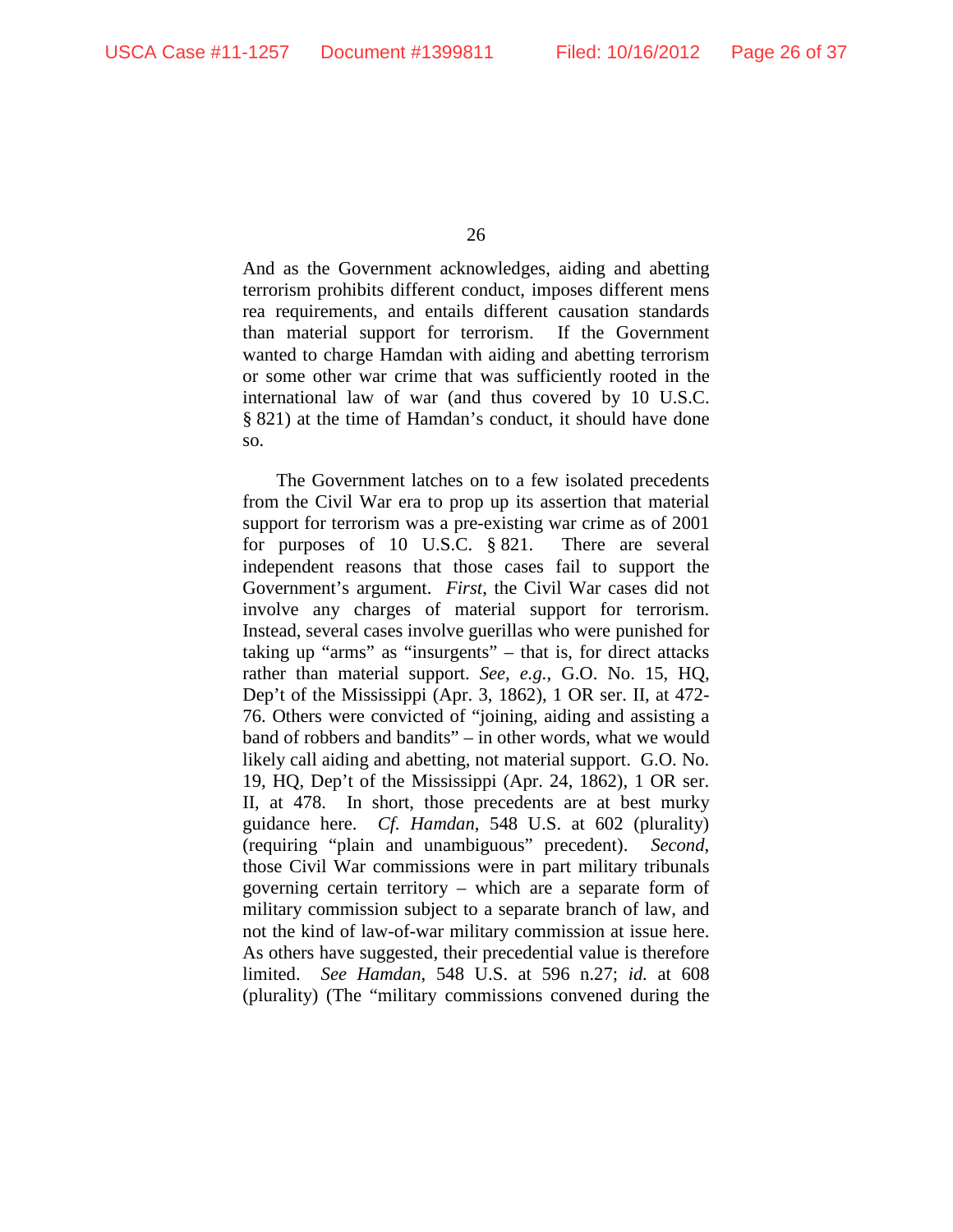Civil War functioned at once as martial law or military government tribunals and as law-of-war commissions. Accordingly, they regularly tried war crimes and ordinary crimes together.") (citation omitted). *Third*, and perhaps most to the point, those cases do not establish that material support for terrorism was a war crime recognized under *international law* as of 1996 to 2001 when Hamdan committed his conduct, which is the relevant inquiry under 10 U.S.C. § 821. The Government contends that those Civil War precedents illuminate what it calls the "U.S. common law of war" – not the international law of war. But the statutory constraint here imposed by 10 U.S.C. § 821 is the international law of war. As the Government told the Supreme Court in *Quirin*, "This 'common law of war' is a centuries-old body of largely unwritten rules and principles of *international* law which governs the behavior of both soldiers and civilians during time of war." Brief for the United States at 29, in *Quirin*, 317 U.S. 1 (emphasis added) (citation omitted). To be sure, U.S. precedents may inform the content of international law. But those Civil War precedents fail to establish material support for terrorism as a war crime under the international law of war as of 1996 to 2001. And even the Government admits that material support for terrorism was not an international-law war crime as of 1996 to 2001.

In short, material support for terrorism was not an international-law war crime under 10 U.S.C. § 821 at the time Hamdan engaged in the relevant conduct.

\* \* \*

Because we read the Military Commissions Act not to sanction retroactive punishment for new crimes, and because material support for terrorism was not a pre-existing war crime under 10 U.S.C. § 821, Hamdan's conviction for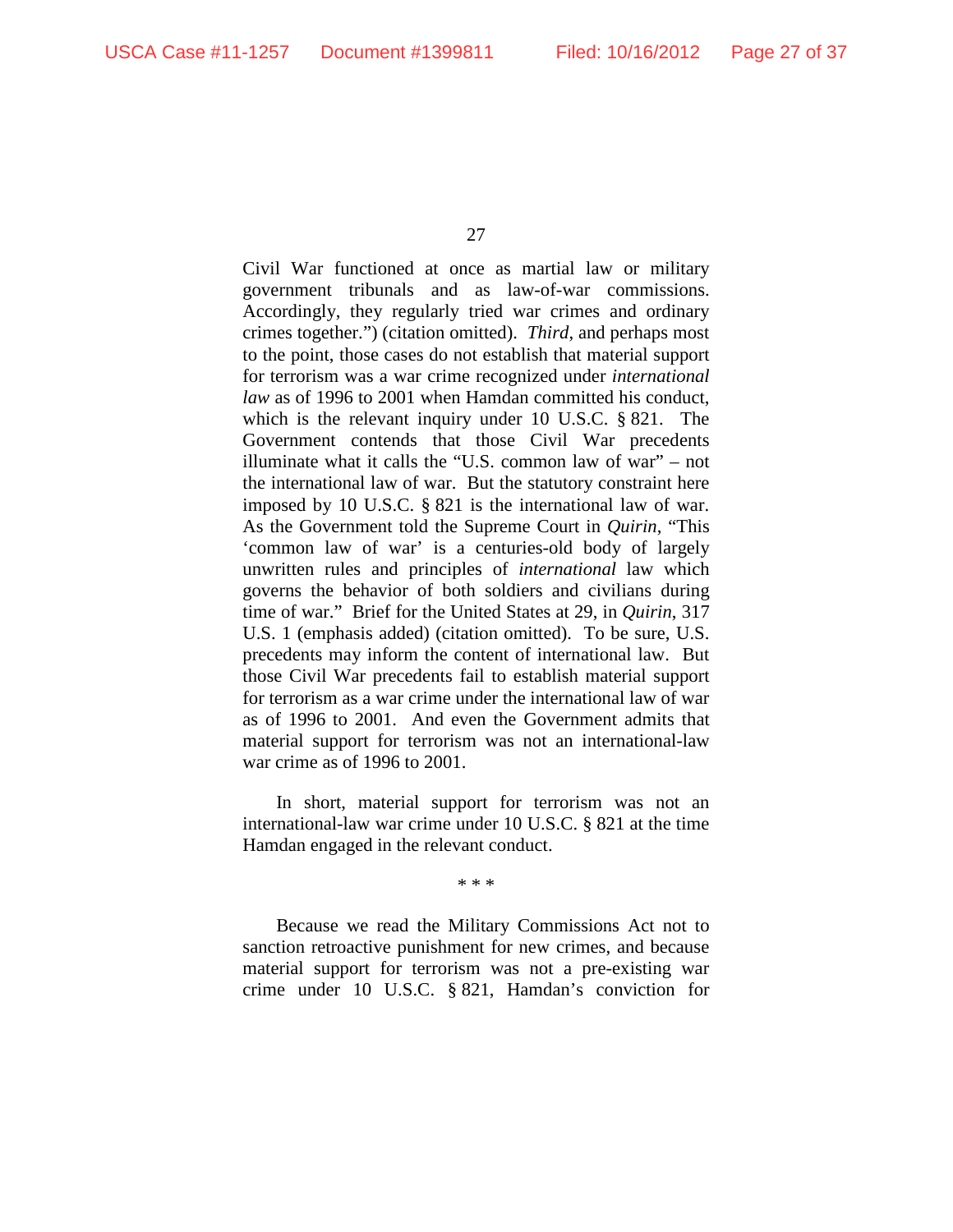material support for terrorism cannot stand. We reverse the decision of the Court of Military Commission Review and direct that Hamdan's conviction for material support for terrorism be vacated.

*So ordered.*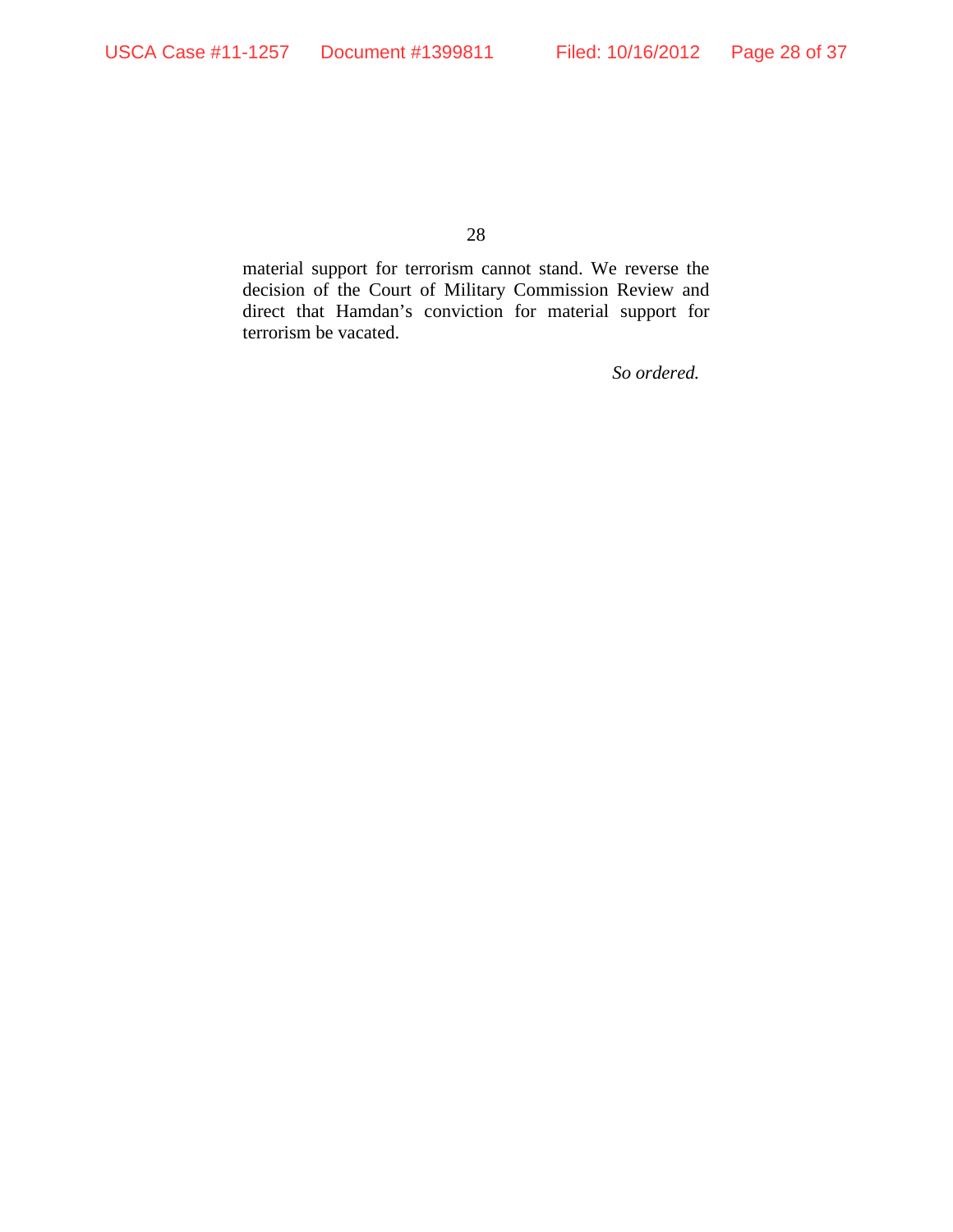GINSBURG, *Senior Circuit Judge*, concurring: I join the decision of the Court but, with respect to its holding Mr. Hamdan's appeal of his criminal conviction by military commission is not moot, I do so only because precedent so dictates. I write separately to explain the unfortunate state of that precedent, which requires us to review the conviction of a man long since transferred to Yemen who, even if his conviction were overturned and he were to hear of it, would not be affected in any way by the result. Because today's decision has no actual consequence for Mr. Hamdan, his case is moot in fact, though, curiously, not in law.

The Supreme Court "presumes" the appeal of a criminal conviction is not moot unless "it is shown that there is no possibility that any collateral legal consequences will be imposed on the basis of the challenged conviction." *Sibron v. New York*, 392 U.S. 40, 57 (1968); *see United States v. Juvenile Male*, 131 S. Ct. 2860, 2864 (2011) (per curiam) ("When the defendant challenges his underlying *conviction*, this Court's cases have long presumed the existence of collateral consequences"). The Government concedes, as Hamdan's counsel contends, that it cannot show there is "no possibility" Hamdan's conviction will have a collateral legal consequence for him. The parties' mutual desire to have the court decide this case on its merits is of no moment, however; an Article III court has an "independent obligation to be sure [it] ha[s] jurisdiction," *High Plains Wireless, LP v. FCC*, 276 F.3d 599, 605 (D.C. Cir. 2002), which here requires us to determine whether the case has become moot on appeal.

A criminal conviction may and often does have consequences beyond the penalties imposed in the sentence. In *Sibron*, the Court held the defendant's appeal of his conviction was not moot, even though his sentence had expired during the pendency of the appeal, because that conviction, left undisturbed, could increase his sentence if he were later to be convicted of another crime. 392 U.S. at 56;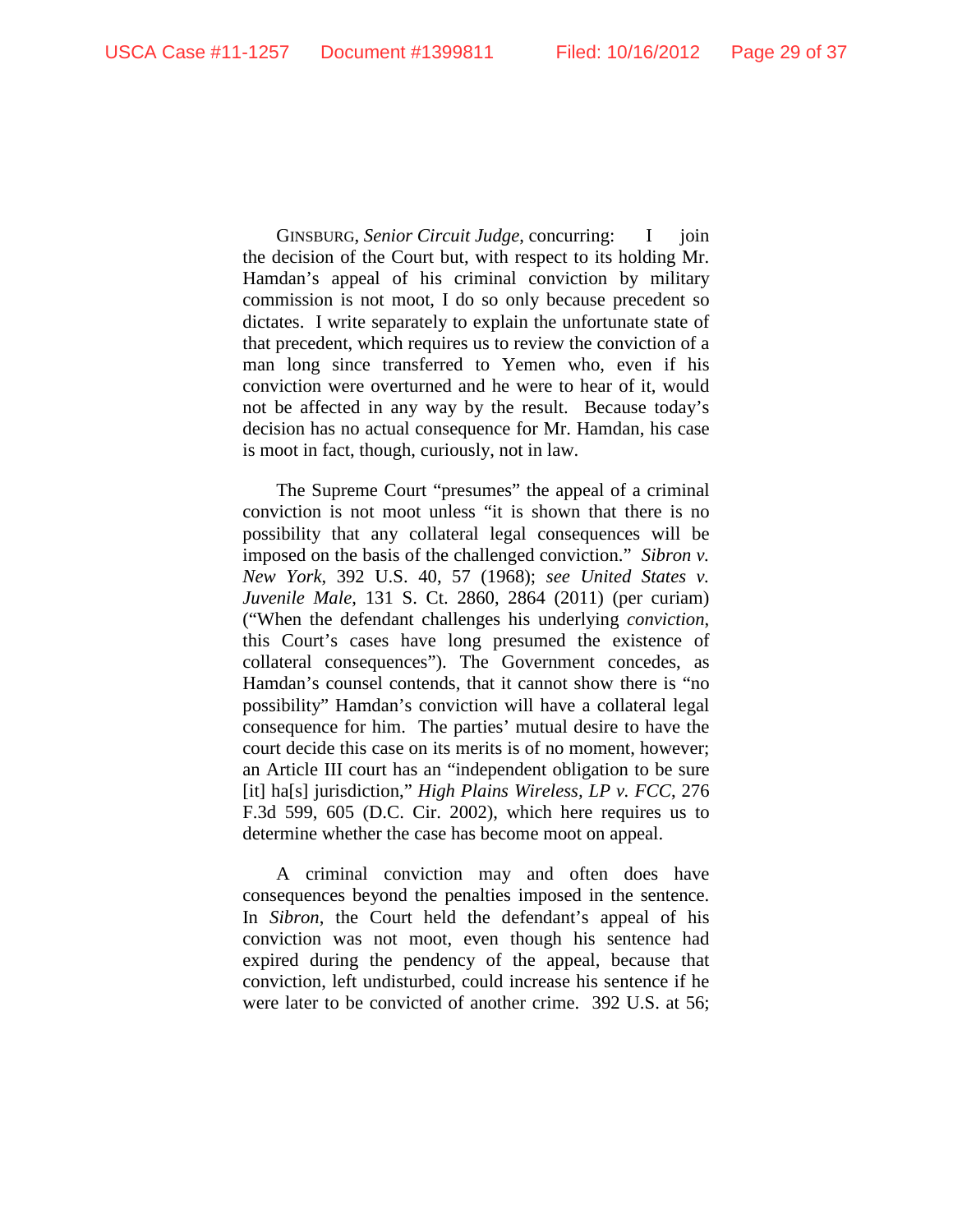*accord United States v. Morgan*, 346 U.S. 502, 512-13 (1954) ("Although the term has been served, the results of the conviction may persist. Subsequent convictions may carry heavier penalties"). Similarly, in *Carafas v. LaVallee*, 391 U.S. 234 (1968), the Court concluded that a continuing civil disability stemming from a criminal conviction, such as a bar to voting in state elections or to serving as a juror, also keeps a criminal appeal from becoming moot. Even an adverse immigration consequence, including a bar on re-entering United States, may suffice to keep a case alive and hence to preserve appellate jurisdiction. *See, e.g.*, *United States v. Hamdi*, 432 F.3d 115, 121 (2d Cir. 2005).

Although, in considering a challenge to a criminal conviction, [\\*](#page-29-0) "the Court [has] abandoned all inquiry into the

 $\mathcal{L}$ 

<span id="page-29-0"></span> <sup>\*</sup> Contrary to the Court's reading of the relevant precedents, Ct. Op. at 12, the Supreme Court does not distinguish between direct review of a criminal conviction and a collateral attack on a criminal conviction, by way of a petition for a writ of habeas corpus or otherwise. The Supreme Court has, on several occasions, indicated the *Sibron* presumption applies in a collateral proceeding for post-conviction relief. *See, e.g.*, *Carafas v. LaVallee*, 391 U.S. 234 (1968) (holding habeas challenge to criminal conviction not moot due to "collateral consequences" of conviction); *Lane v. Williams*, 455 U.S. 624, 634 (1982) (Marshall, J., dissenting) ("The majority recognizes that in habeas corpus challenges to criminal convictions, the case 'is moot only if it is shown there is no possibility that any collateral legal consequences will be imposed on the basis of the challenged conviction'" (quoting *Sibron*)). *Spencer v. Kemna*, 523 U.S. 1 (1998), and *Gul v. Obama*, 652 F.3d 12, 19 (D.C. Cir. 2011), were habeas cases that did not apply the *Sibron* presumption, but the inapplicability of the presumption did not depend upon a distinction between direct review and habeas. In *Spencer*, the petitioner challenged not a criminal conviction but rather the revocation of his parole. In *Gul*, the petitioner challenged not a criminal conviction but rather his designation as an enemy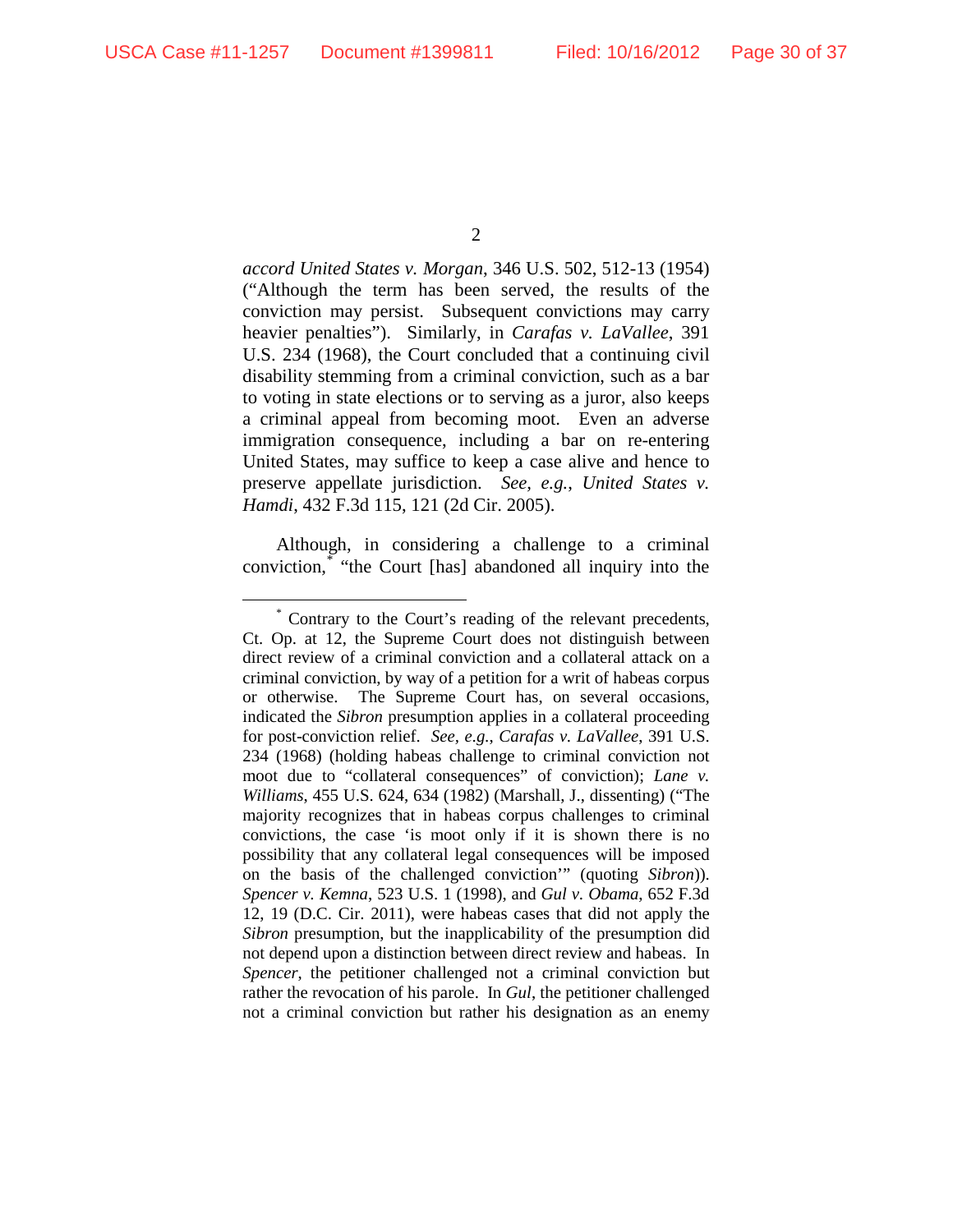3

actual existence of specific collateral consequences and in effect presumed that they exist[]," *Sibron*, 392 U.S. at 55, the presumption is rebutted if the alleged collateral consequences are foreclosed as a matter of law. In *Perez v. Greiner*, 296 F.3d 123 (2d Cir. 2002), the Second Circuit held moot the direct appeal of a criminal conviction on the ground there was "no material possibility that [the defendant] will suffer collateral consequences on the basis of the challenged conviction," *id.* at 125. The defendant in that case had been deported when his appeal was heard and was ineligible to reenter the country because of an earlier conviction. With the defendant "permanently barred from this country on a wholly separate ground, the currently challenged ... conviction [could] have no meaningful effect on his admissibility and hence [could not] serve as a possible collateral consequence." *Id.* at 126.

Hamdan and the Government each point to a collateral consequence of Hamdan's conviction. Hamdan claims his conviction for material support of terrorism makes him subject to permanent mandatory exclusion from the United States. *See* 8 U.S.C. § 1182(a)(3)(B)(i)(I), (V). For its part, the Government claims Hamdan's conviction may expose him to an enhanced sentence if in the future he commits a new offense and is tried therefore in a civilian or military court of the United States. *See* DEP'T OF DEFENSE, MANUAL FOR MILITARY COMMISSIONS, Rule  $1001(b)(1)(A)$  (2010) ("The trial counsel may introduce [in a sentencing proceeding] evidence of [prior] military or civilian convictions, foreign or

combatant. Neither decision rested merely upon the ground the case sounded in habeas. The present Court's different view of the matter is of no moment, however; as explained below, binding precedent unfortunately but unambiguously dictates the *Sibron* presumption applies to the direct review of a criminal conviction, such as Hamdan presents here.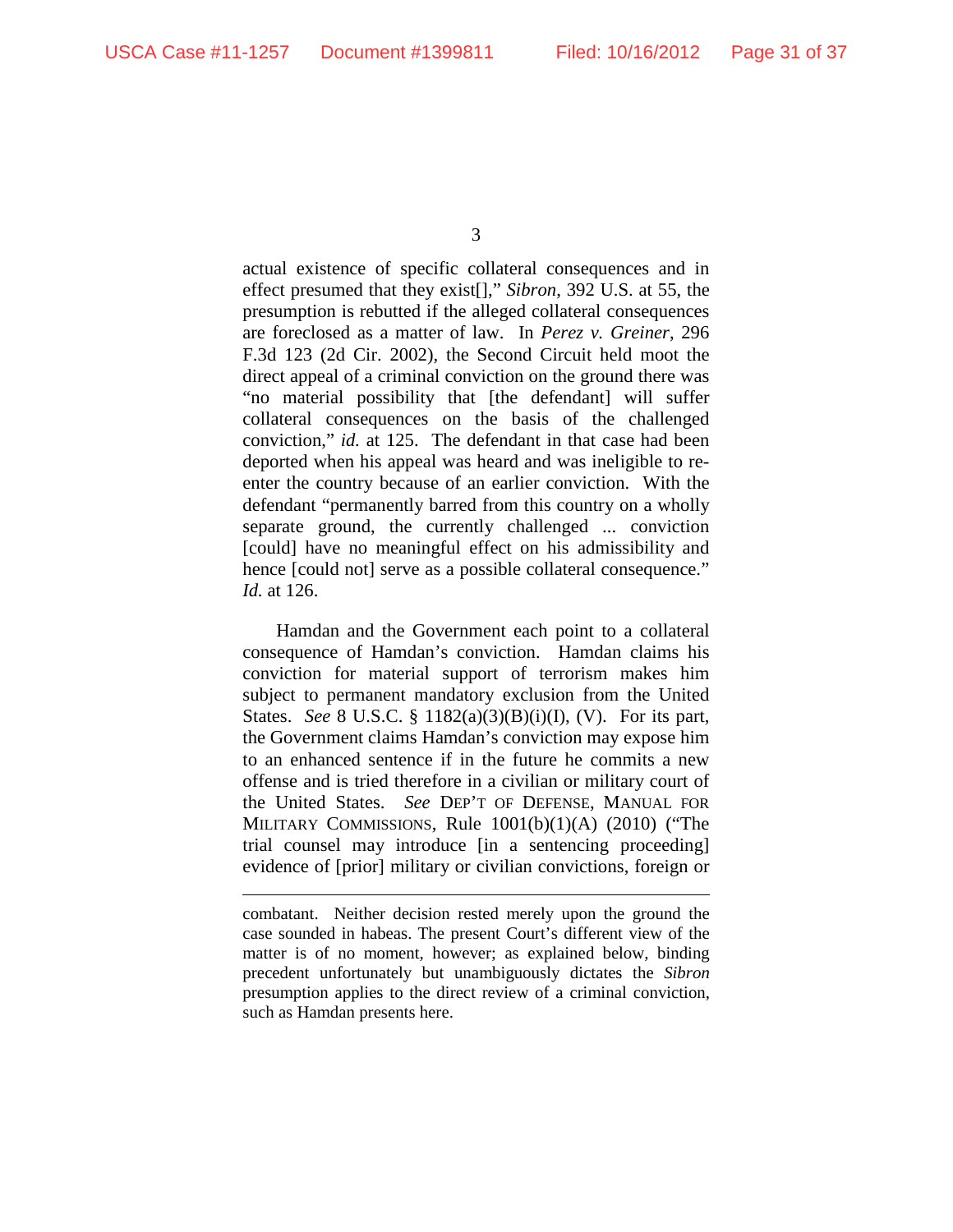domestic, of the accused"); 18 U.S.C.  $\frac{8}{5}$  3553(a)(1) (sentencing court shall consider "the history and characteristics of the defendant"). The adverse collateral consequence raised by Hamdan is foreclosed as a matter of law. The adverse collateral consequence posed by the Government is so far-fetched that the application of the *Sibron* presumption in this case risks making our opinion merely advisory.

The adverse immigration consequence alleged by Hamdan is impossible as a matter of law because Hamdan is already subject to mandatory exclusion from the United States regardless whether his conviction stands. The Immigration and Naturalization Act (INA) provides: "Any alien who ... has engaged in a terrorist activity ... is inadmissible." 8 U.S.C. §  $1182(a)(3)(B)(i)(I)$ . The Government provided overwhelming evidence, none of which Hamdan bothers to dispute, demonstrating that he engaged in "terrorist activity" within the meaning of the INA, including the provision of material support for terrorism.<sup>[\\*](#page-31-0)</sup> The INA makes Hamdan inadmissible

- (aa) for the commission of a terrorist activity;
- (bb) to any individual who the actor knows, or reasonably should know, has committed or plans to commit a terrorist activity; [or]
- (cc) to a terrorist organization ... [designated as such by the Secretary of State] ...."

*Id.* § 1182(a)(3)(B)(iv)(VI). A military commission, the Convening Authority, and the Court of Military Commission Review each separately found beyond a reasonable doubt that Hamdan provided material support generally to al Qaeda, and specifically for an act of

<span id="page-31-0"></span>The INA defines "[e]ngage in terrorist activity" to include committing "an act that the actor knows, or reasonably should know, affords material support ...: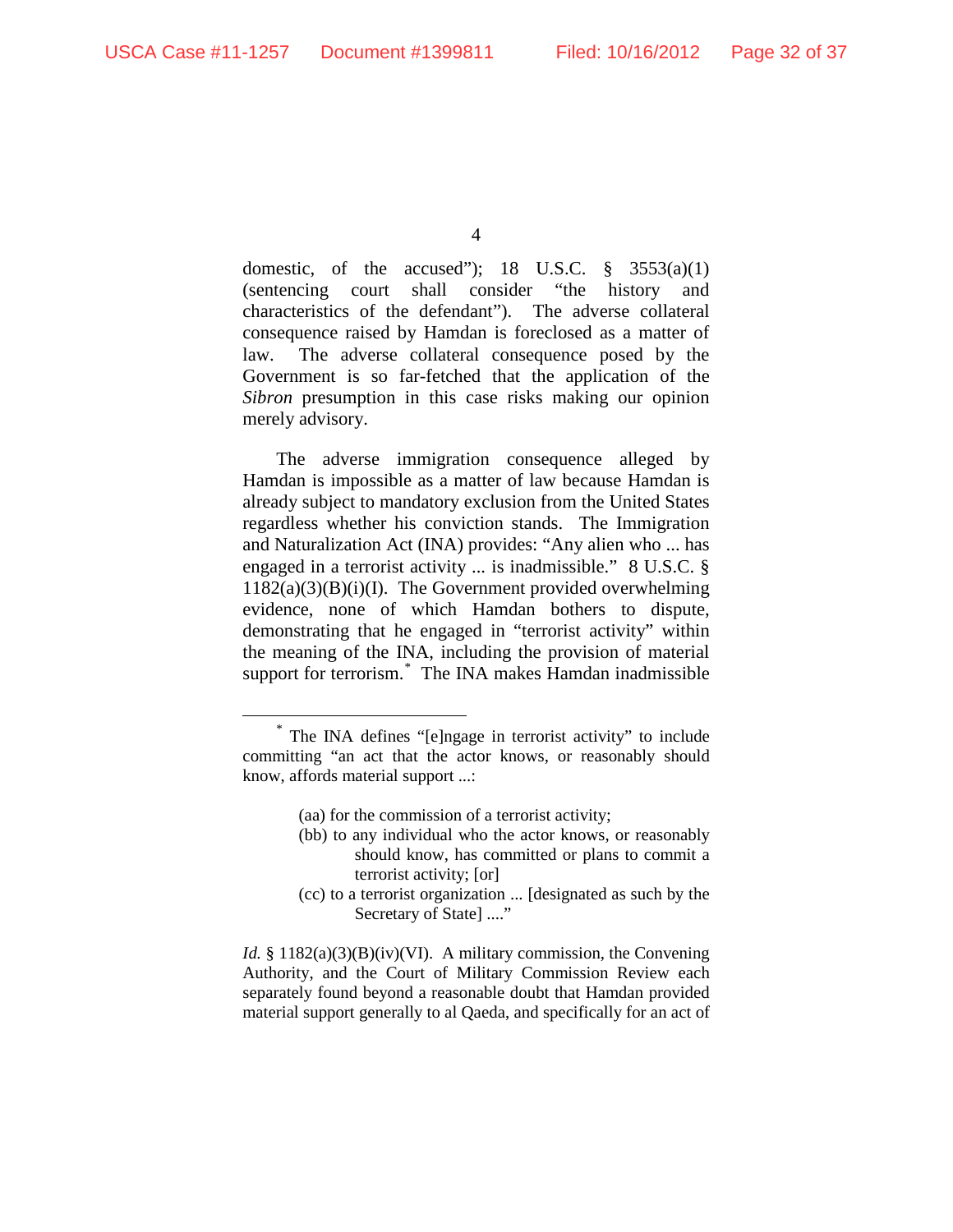5

not for his conviction, which we reverse,[\\*](#page-32-0) but rather for having knowingly supported terrorist activities, a historical fact we cannot reverse. *Cf. Fletcher v. Peck*, 10 U.S. (6 Cranch) 87, 135 (1810) ("The past cannot be recalled by the most absolute power"). Nor is it conceivable that an immigration court, which applies a standard of proof much more favorable to the Government than does a military commission, *compare* 8 U.S.C. § 1229a(c)(2) ("In the proceeding [for deciding whether an alien is admissible,] the alien has the burden of establishing ... the alien is clearly and beyond doubt entitled to be admitted"), *with* 10 U.S.C. § 949*l*(4) (in a military commission "the burden of proof to establish the guilt of the accused beyond a reasonable doubt is upon the United States"), would find Hamdan in fact had not provided any of the five types of material support for which he was convicted and therefore may be admitted to the United

terrorism by, among other things, serving as Osama bin Laden's driver and bodyguard from 1996 to 2001, with the knowledge Hamdan "was protecting the leader of al Qaeda" and was "facilitating communication and planning used for acts of terrorism," *United States v. Hamdan*, 801 F. Supp. 2d 1247, 1259 (C.M.C.R. 2011); *see also id.* at 1254, 1258, 1323. Al Qaeda has been designated as a "foreign terrorist organization" by the State Department since 1999. *See* Designation of Foreign Terrorist Organizations, 64 Fed. Reg. 55,012, 55,012 (Oct. 8, 1999) (initial designation); 66 Fed. Reg. 51,088, 51,089 (Oct. 5, 2001)

<span id="page-32-0"></span>(redesignation). \* Although we reverse Hamdan's criminal conviction for material support, we do so not for lack of evidence but rather because the Military Commissions Act of 2006 does not authorize retroactive prosecution for an act that was not criminal when done. There is no comparable bar to retroactivity that prevents the Government from attaching to those same acts adverse immigration consequences. *See Marcello v. Bonds*, 349 U.S. 302, 314 (1955) ("the prohibition of the ex post facto clause does not apply to deportation").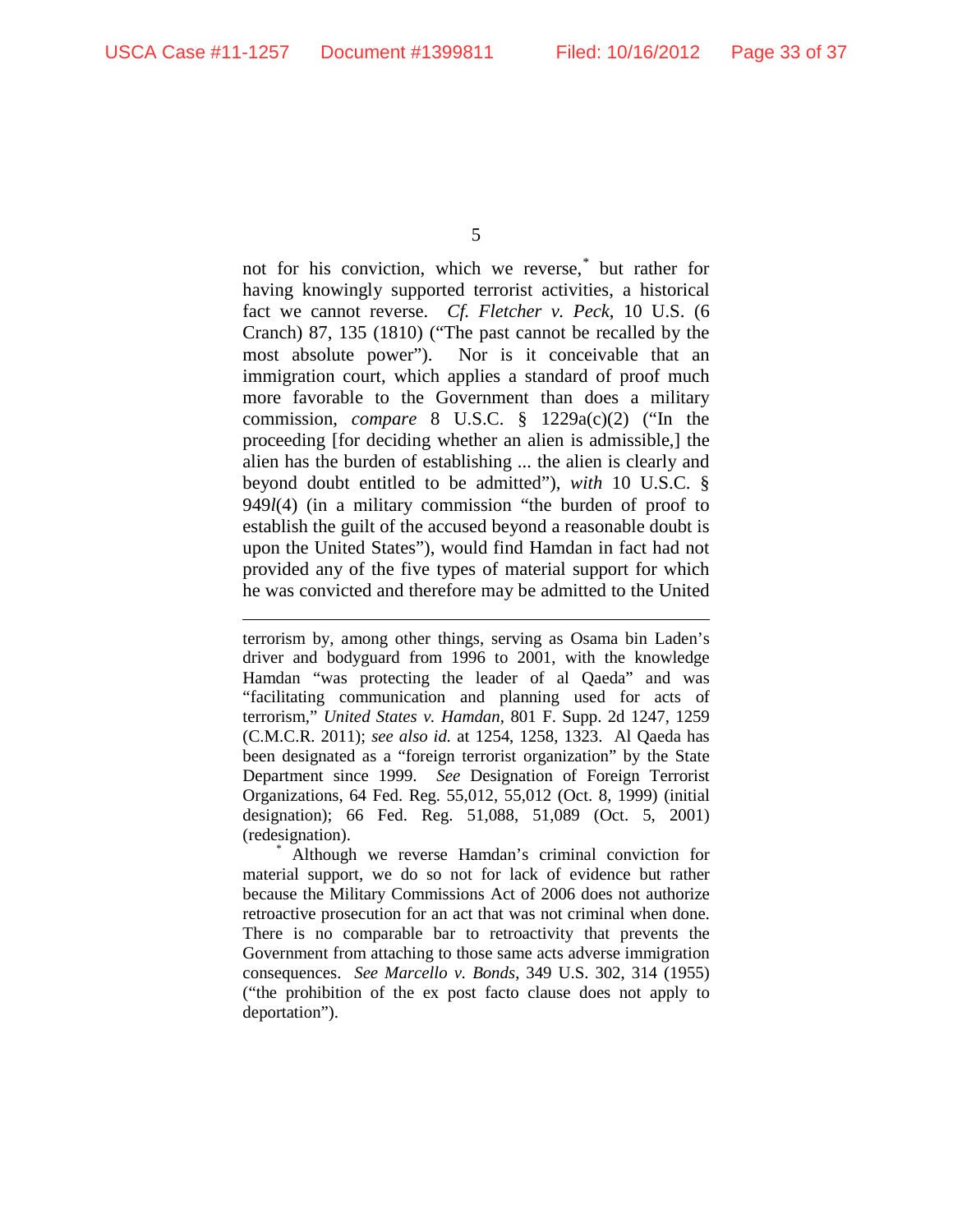States.[\\*](#page-33-0) Because Hamdan is already barred from entering the United States due to his past involvement in terrorism, his current conviction has no incremental effect upon his admissibility and hence the immigration consequence he proffers cannot serve as a basis for our jurisdiction. *Cf. Gul*, 652 F.3d at 19—20 (where detention at Guantanamo Bay, rather than designation as enemy combatant, is the ground for inadmissibility, immigration consequence of challenge to designation "too speculative to sustain the exercise of our jurisdiction").

The only other collateral consequence alleged is the Government's preposterously hypothetical prospect of an enhanced sentence if Hamdan is in the future convicted in the United States for committing another crime. The Supreme Court held in *Sibron* that the hypothetical future sentencing enhancement is sufficient to support the presumption that the conviction being appealed will have an adverse collateral consequence and hence to keep the appeal from being moot. *Sibron*, 392 U.S. at 56. Subsequent cases, however, cast doubt upon the continuing validity of *Sibron* as applied to this case. In *Spencer v. Kemna* the Court declined to extend the *Sibron* presumption to the appeal of a parole revocation

<sup>6</sup>

<span id="page-33-0"></span>In addition to that statutory basis for Hamdan's permanent exclusion, Hamdan would not be physically able to re-enter the country because of his automatic inclusion, as a former Guantanamo detainee, on the 'No Fly List.' *See* 49 U.S.C. § 44903(j)(2)(C)(v); *cf. Gul v. Obama*, 652 F.3d 12, 19 (D.C. Cir. 2011) (former detainees are "barred from flights entering the United States regardless whether a court declares they were unlawfully detained. An order granting a detainee's habeas petition would not mean his exoneration, nor would it be a determination he does not pose a threat to American interests; it would mean only that the Government has not proven the detainee more likely than not 'materially support[ed]'" terrorism).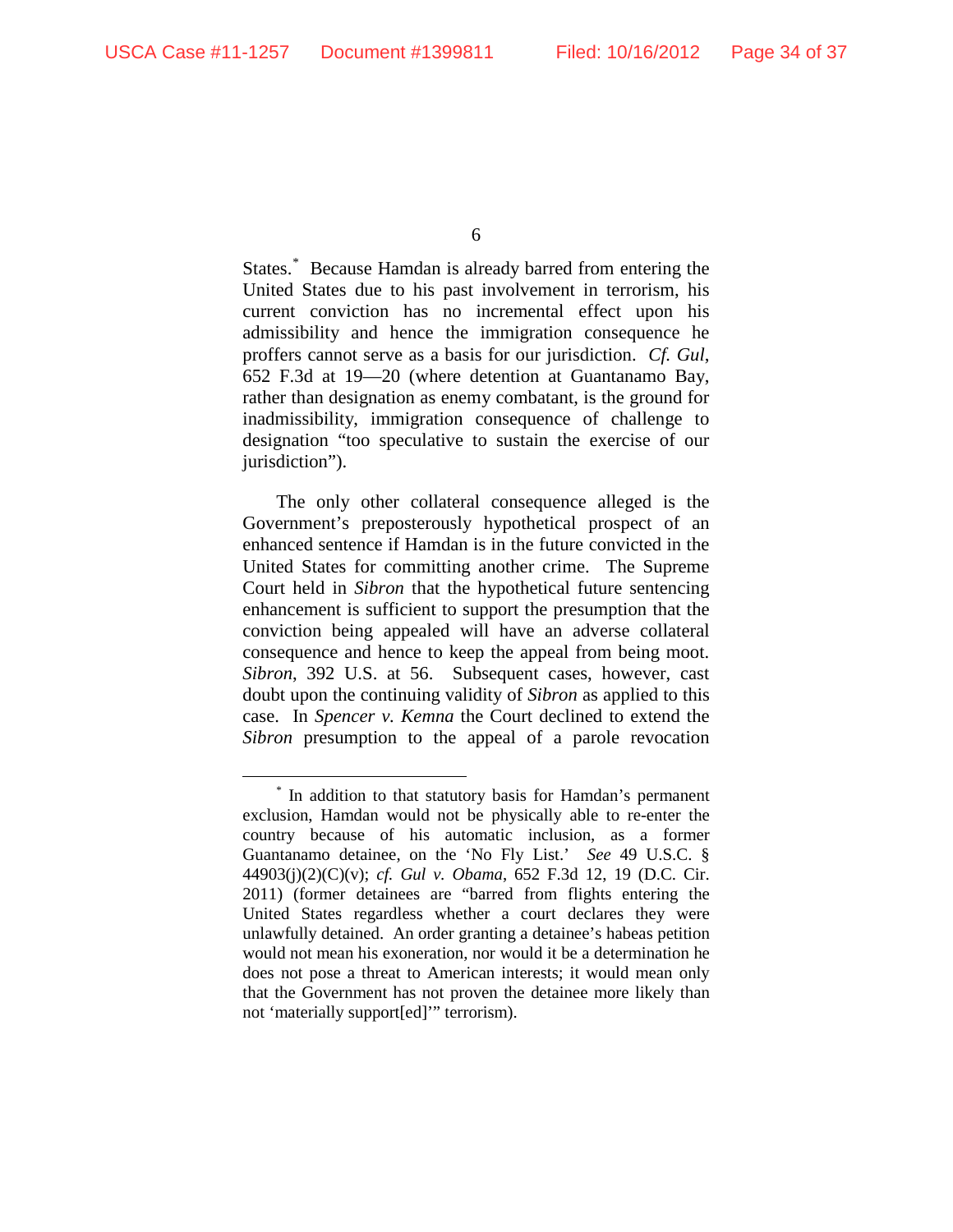because any collateral consequence in a future sentencing "was contingent upon [the defendant again] violating the law, getting caught, and being convicted." 523 U.S. 1, 15 (1997); *see also Lane v. Williams*, 455 U.S. 624, 633 n.13 (1982) ("The parole violations that remain a part of respondents' records cannot affect a subsequent parole determination unless respondents again violate state law, are returned to prison, and become eligible for parole. Respondents themselves are able – and indeed required by law – to prevent such a possibility from occurring").

That is, although in *Sibron* a conviction was presumed to have adverse consequences for the defendant in a future hypothetical sentencing, in *Spencer* the hypothetical sentencing consequences of a defendant's parole revocation were held insufficient to keep his case from being moot because such consequences are speculative and depend upon future unlawful conduct by the defendant. Both holdings were categorical; they did not depend at all upon the particular defendant's probability of recidivating. Therefore, the defendants' future crimes, apprehension, and conviction were equally speculative in both cases. It is entirely unclear, therefore, how the hypothetical sentencing consequences of a parole revocation could be too speculative to support a finding of collateral consequences, while the hypothetical sentencing consequences of a conviction could be concrete and certain enough to support the presumption of collateral consequences, and hence Article III jurisdiction, in all criminal appeals.

Nonetheless, "[i]f a precedent of [the Supreme] Court has direct application in a case, yet appears to rest on reasons rejected in some other line of decisions, the Court of Appeals should follow the case which directly controls, leaving to [the Supreme] Court the prerogative of overruling its own

<sup>7</sup>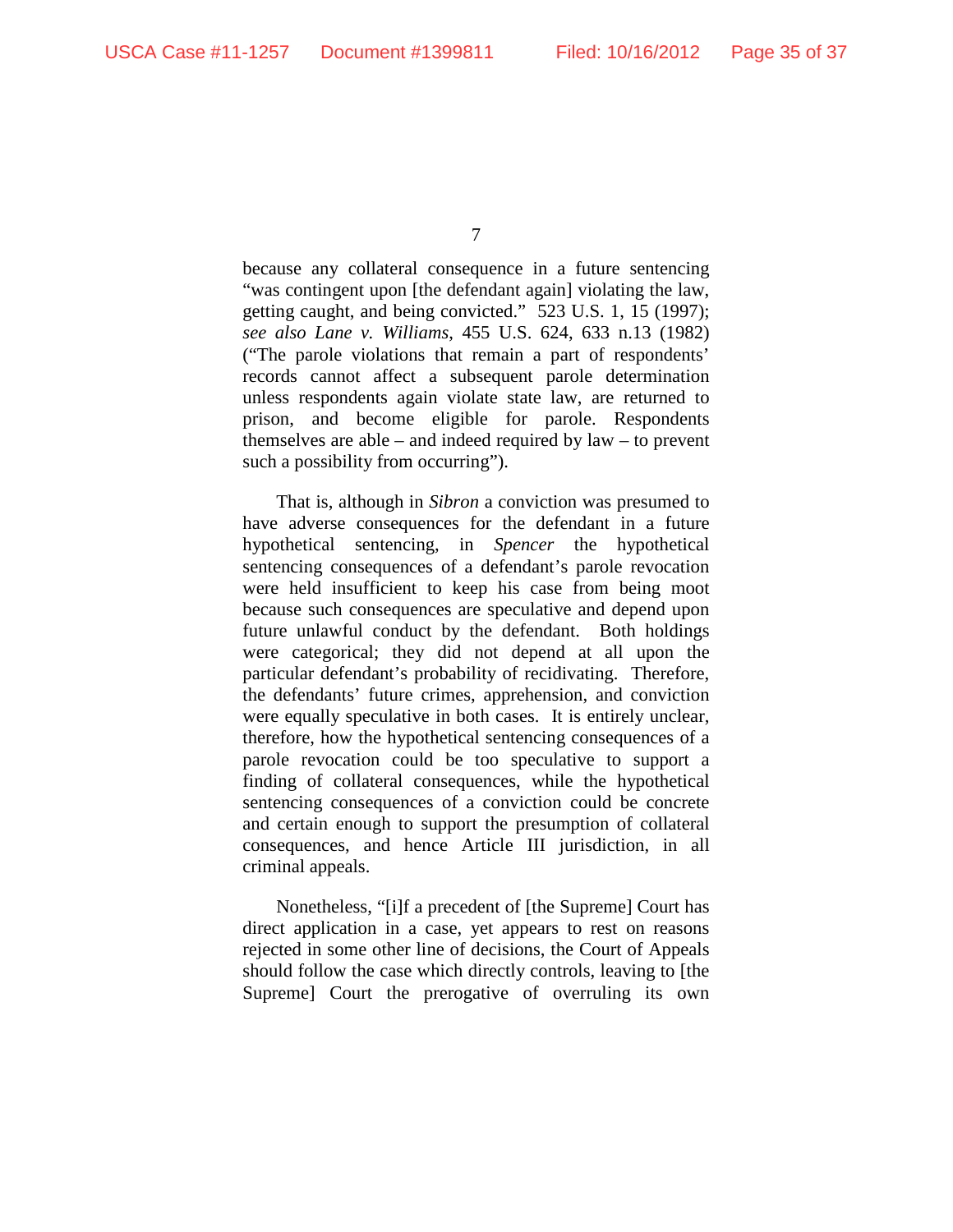decisions." *Rodriguez de Quijas v. Shearson/Am. Express, Inc.*, 490 U.S. 477, 484 (1989). Accordingly, because Hamdan's case is a direct appeal of his criminal conviction rather than review of a parole revocation as in *Spencer*, the Court is bound to hold the *Sibron* presumption applies and therefore the hypothetical future sentencing consequences of Hamdan's conviction are sufficient to keep his appeal from being moot.

Finally, I note that although this is an "appeal of a criminal conviction," we have strayed far from the familiar territory of *Sibron* and its progeny, which deemed sentencing consequences the antidote to mootness. The criminal conviction in each of those cases was entered in a regularly constituted civilian court, and the criminal defendant served time in a domestic prison before being released into the sovereign territory of the United States. As such, upon his release the defendant was subject to the criminal laws of the United States and of the State in which he was located. Recidivism being common in the United States, it is unfortunately reasonable to suppose such a defendant may again be convicted for violating a state or federal law.<sup>[\\*](#page-35-0)</sup> By

<span id="page-35-0"></span>Recidivism rates of convicts released from prisons in the United States are well-known and substantial. *See* DEP'T OF JUSTICE, BUREAU OF JUSTICE STATISTICS, RECIDIVISM OF PRISONERS RELEASED IN 1994 1 (June 2002) (using a sample of 272,111 former prisoners in 15 states, study showed 46.9% were convicted of another offense within three years of release). Recidivism rates among Guantanamo detainees are comparatively speculative, but insofar as they are known, are rather modest. *See* DIRECTOR OF NATIONAL INTELLIGENCE, SUMMARY OF THE REENGAGEMENT OF DETAINEES FORMERLY HELD AT GUANTANAMO BAY, CUBA 1 (March 1, 2012) (of 599 detainees released from Guantanamo, 4.7% detained again and "confirmed of reengaging" in hostilities over a nine-year period). Presuming that